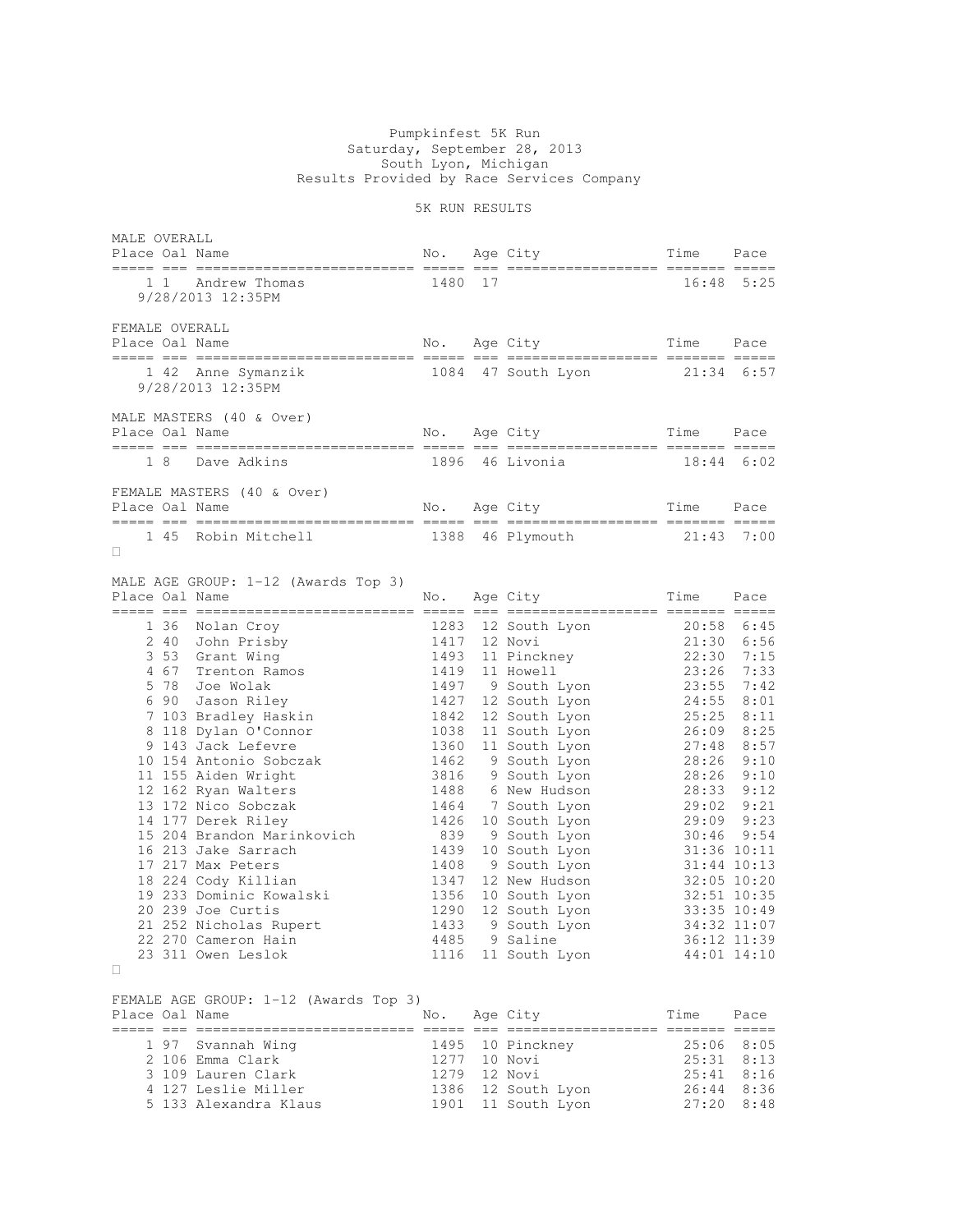|  | 6 158 Miranda Meyers   | 4487 |   | 10 South Lyon | 28:30           | 9:11        |
|--|------------------------|------|---|---------------|-----------------|-------------|
|  | 7 199 Syndey Hain      | 4484 |   | 12 South Lyon | 30:28           | 9:49        |
|  | 8 207 Sophie Yeung     | 970  |   | 12 South Lyon | $30:58$ 9:58    |             |
|  | 9 210 Hailey Dollaway  | 1300 |   | 8 Milford     | 31:23 10:06     |             |
|  | 10 214 Ella Stone      | 1471 |   | 11 South Lyon | 31:37 10:11     |             |
|  | 11 216 Molly Mackey    | 490  |   | 12 South Lyon | 31:39 10:11     |             |
|  | 12 240 Jane Taylor     | 1477 |   | 11 South Lyon | 33:36 10:49     |             |
|  | 13 247 Elinor Harrison | 1809 |   | 11 South Lyon | 34:04 10:58     |             |
|  | 14 259 Katie McPeake   | 1382 |   | 12 South Lyon | 34:48 11:12     |             |
|  | 15 261 Olivia Spaller  | 1466 |   | 12 South Lyon | 34:56 11:15     |             |
|  | 16 262 Shae Killian    | 1350 |   | 9 New Hudson  | $35:15$ $11:21$ |             |
|  | 17 266 Miranda Dunn    | 1934 |   | 6 South Lyon  | 35:41 11:29     |             |
|  | 18 286 Madelyn Peters  | 1407 |   | 11 South Lyon | 37:29 12:04     |             |
|  | 19 291 Lizzie Rupert   | 1432 | 7 |               | 38:23 12:22     |             |
|  | 20 301 Emily Simmons   | 1458 |   | 7 New Hudson  |                 | 40:34 13:04 |
|  | 21 304 Callan Schauer  | 1443 |   | 11 South Lyon | 41:08 13:15     |             |
|  | 22 308 Hailey McDonald | 1378 |   | 11 South Lyon | 42:48 13:47     |             |
|  | 23 309 Jillian Pompo   | 1779 |   | 11 South Lyon |                 | 42:49 13:47 |
|  | 24 312 Annabelle Beck  | 1247 |   | 12 South Lyon |                 | 44:37 14:22 |

MALE AGE GROUP: 13-15 (Awards Top 3)

| Place Oal Name |                     |                                        | No.  |    | Age City                       | Time  | Pace        |
|----------------|---------------------|----------------------------------------|------|----|--------------------------------|-------|-------------|
|                | $=$ $=$ $=$ $=$ $=$ | ----------------------- ---- --        |      |    | ---------------- ------- ----- |       |             |
|                | 1 7                 | Charles Marchand                       | 1375 | 14 |                                | 18:37 | 6:00        |
| $\mathbf{2}$   | 9                   | Adam Lyons                             | 1371 | 15 |                                | 18:46 | 6:03        |
| 3              | 12                  | Tim Slavik                             | 1461 | 15 |                                | 18:53 | 6:05        |
|                | 4 1 4               | Marshal Thelan                         | 1479 | 15 |                                | 19:00 | 6:07        |
| 5              | 18                  | Aaron Hoorn                            | 1335 | 15 |                                | 19:27 | 6:16        |
| 6              | 22                  | Bryan Cooney                           | 1281 | 15 |                                | 19:47 | 6:22        |
| 7              | 29                  | Andrew Sokolik                         | 1465 | 14 |                                | 20:32 | 6:37        |
| 8              | 30                  | Joshua Clark                           | 1278 | 13 |                                | 20:45 | 6:41        |
| 9              | 32                  | Jack Gamori                            | 1315 | 14 |                                | 20:51 | 6:43        |
|                | 10 33               | Ben Wolak                              | 1496 | 14 |                                | 20:53 | 6:44        |
|                | 11 34               | Carter Reeds                           | 1423 | 14 |                                | 20:53 | 6:44        |
|                | 12 37               | Jake Helton                            | 1328 | 15 |                                | 21:04 | 6:47        |
|                | 13 38               | Michael Brown                          | 1258 | 15 |                                | 21:06 | 6:48        |
|                | 14 41               | Brent Peruski                          | 1405 | 15 |                                | 21:31 | 6:56        |
|                | 15 46               | Joe Curtis                             | 1289 | 15 |                                | 21:44 | 7:00        |
|                | 16 48               | Nick Banks                             | 1244 | 14 |                                | 21:53 | 7:03        |
|                | 17 50               | Tyler Morgen                           | 1393 | 14 |                                | 22:17 | 7:11        |
|                | 18 52               | David Szawala                          | 1475 | 14 |                                | 22:25 | 7:13        |
|                | 19 69               | Justin Carbary                         | 1267 | 15 |                                | 23:32 | 7:35        |
| 20             | 74                  | Brian Harmon                           | 1325 | 15 |                                | 23:50 | 7:40        |
|                | 21 77               | Max Hoorn                              | 1071 |    | 13 Northville                  | 23:55 | 7:42        |
|                | 22 80               | Nate Goode                             | 1321 | 14 |                                | 24:02 | 7:44        |
|                | 23 86               | Rob Hewison                            | 1331 | 15 |                                | 24:35 | 7:55        |
|                | 24 94               | Adam Leshok                            | 1363 | 14 |                                | 25:02 | 8:04        |
|                |                     | 25 101 Ryan Francis                    | 3821 |    | 13 South Lyon                  | 25:20 | 8:10        |
|                |                     | 26 117 Louie Barrati                   | 1245 | 14 |                                | 26:07 | 8:25        |
|                |                     | 27 140 Ethan Novilla                   | 1397 | 15 |                                | 27:36 | 8:53        |
|                |                     | 28 153 Steven Rupert                   |      |    | 1434 13 South Lyon             | 28:20 | 9:07        |
|                |                     | 29 157 Teemu Garrity                   |      |    | 9452 13 West Bloomfield 28:30  |       | 9:11        |
|                |                     | 30 251 Lucas Campbell                  |      |    | 1265 14 South Lyon             |       | 34:29 11:06 |
|                |                     | FEMALE AGE GROUP: 13-15 (Awards Top 3) |      |    |                                |       |             |
| Place Oal Name |                     |                                        | No.  |    | Age City                       | Time  | Pace        |
|                |                     | 1 228 Sidney Schauer                   | 1444 |    | 14 South Lyon                  |       | 32:34 10:29 |
|                |                     |                                        |      |    |                                |       |             |
| Place Oal Name |                     | MALE AGE GROUP: 16-19 (Awards Top 3)   | No.  |    | Age City                       | Time  | Pace        |
|                | 1 <sup>3</sup>      | Bryce Vanasselt                        | 1485 | 16 |                                | 17:44 | 5:43        |

 2 4 Adam Caruso 1268 16 17:49 5:45 3 6 Daniel McMillen 1380 17 18:33 5:59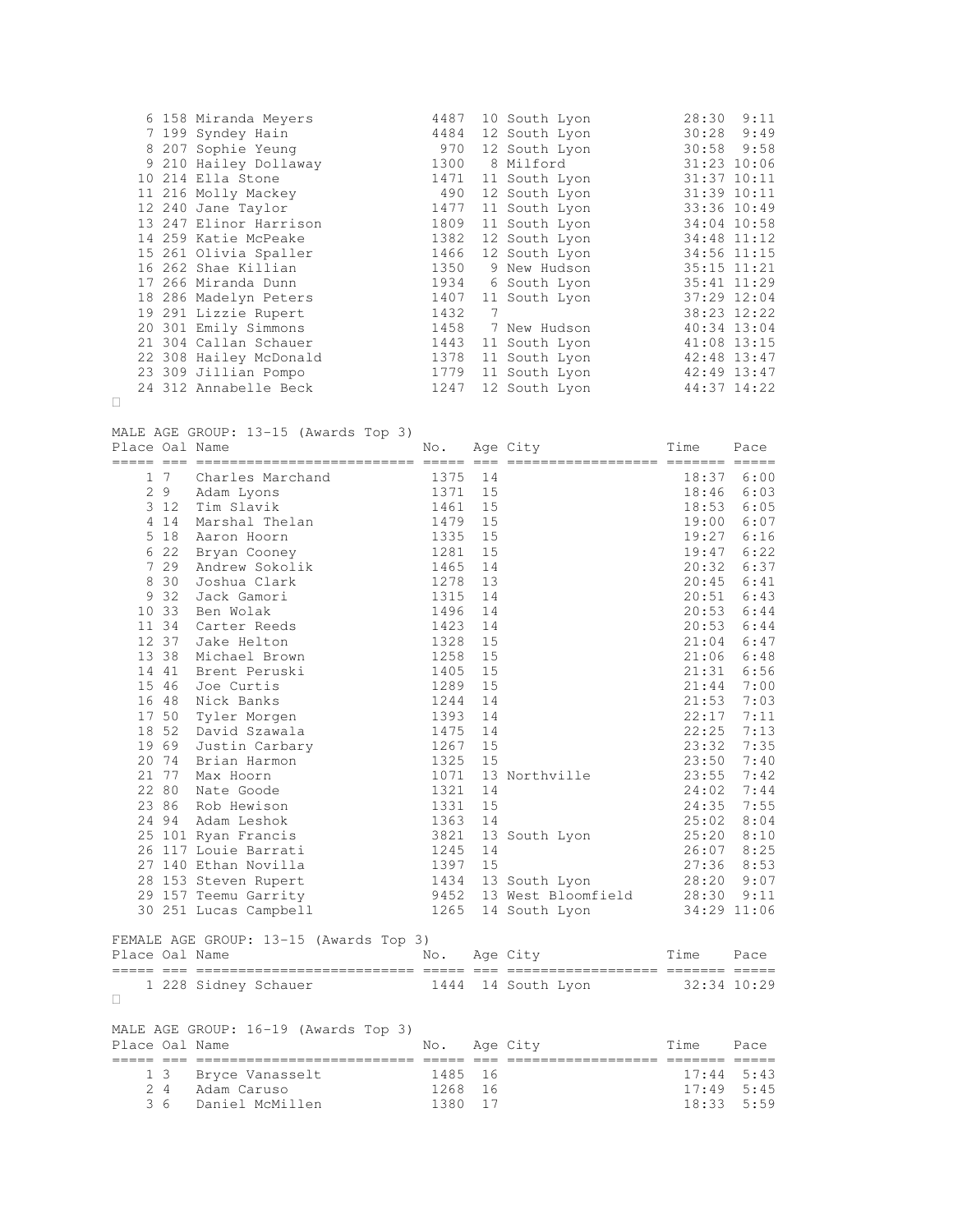|                | 4 10<br>5 11<br>9 25<br>10 31<br>11 44 | Zac Sadler<br>Jorden Okdie<br>6 13 Paul Domanico<br>7 15 Erik Berg<br>8 21 Alex Hoorn<br>Jon Kesler<br>William Mathers<br>Tom Charney<br>12 47 Evan Demoss<br>13 72 Collin Lys<br>14 81 Ryan Tedd<br>15 102 Jamie Faddon<br>16 130 Chris Bergin<br>17 138 Jimmy Sharpe                        | 1435<br>1398<br>4329<br>1251<br>4324<br>1344<br>1377<br>1274<br>1296<br>1372<br>1112<br>1307<br>4492<br>1452 | 17<br>16<br>17<br>16<br>16<br>16<br>16<br>16<br>16<br>16<br>16 | 18 Northville<br>18 Northville<br>18 Ann Arbor                                                                                                                 | 18:48<br>18:51<br>19:03<br>19:47<br>20:18<br>20:45<br>23:42<br>24:16 7:49<br>25:23 8:11 | 6:03<br>6:04<br>18:59 6:07<br>6:08<br>6:22<br>6:32<br>6:41<br>$21:36$ $6:58$<br>$21:51$ 7:02<br>7:38<br>$27:03$ 8:43<br>$27:33$ $8:52$                           |
|----------------|----------------------------------------|-----------------------------------------------------------------------------------------------------------------------------------------------------------------------------------------------------------------------------------------------------------------------------------------------|--------------------------------------------------------------------------------------------------------------|----------------------------------------------------------------|----------------------------------------------------------------------------------------------------------------------------------------------------------------|-----------------------------------------------------------------------------------------|------------------------------------------------------------------------------------------------------------------------------------------------------------------|
| Place Oal Name |                                        | FEMALE AGE GROUP: 16-19 (Awards Top 3)                                                                                                                                                                                                                                                        | No.                                                                                                          |                                                                | Age City                                                                                                                                                       | Time                                                                                    | Pace                                                                                                                                                             |
|                |                                        | 1 173 Keilah Niemela                                                                                                                                                                                                                                                                          |                                                                                                              |                                                                | 9451 16 Chassell                                                                                                                                               |                                                                                         | $29:03$ $9:21$                                                                                                                                                   |
| Place Oal Name |                                        | MALE AGE GROUP: 20-24 (Awards Top 3)                                                                                                                                                                                                                                                          |                                                                                                              |                                                                | No. Age City                                                                                                                                                   | Time                                                                                    | Pace                                                                                                                                                             |
| Place Oal Name |                                        | FEMALE AGE GROUP: 20-24 (Awards Top 3)                                                                                                                                                                                                                                                        |                                                                                                              |                                                                | No. Age City                                                                                                                                                   | Time Pace                                                                               |                                                                                                                                                                  |
|                |                                        | 3 119 Stephanie Berent<br>4 123 Courtney Zilch<br>5 128 Kelsey Dallas<br>6 135 Dana Bijansky<br>7 221 Chritianna Armstrong 1243 24 New Hudson<br>1243 24 New Hudson<br>9 237 Kelly Perkins<br>9 249 Brigid Bresnihan<br>0 269 Laurie Fahhndrich<br>1308 24 Fenton<br>10 269 Laurie Fahhndrich | 4479<br>1726<br>1252                                                                                         |                                                                | 4494 21 Novi<br>23 New Hudson<br>21 Dearborn                                                                                                                   | 25:30 8:13<br>26:11 8:26<br>26:32 8:33<br>26:45 8:37<br>34:16 11:02                     | $25:00$ 8:03<br>$27:24$ 8:50<br>31:54 10:16<br>33:14 10:42<br>35:51 11:33                                                                                        |
| Place Oal Name |                                        | MALE AGE GROUP: 25-29 (Awards Top 3)<br>=== === ========                                                                                                                                                                                                                                      | No.                                                                                                          |                                                                | Age City                                                                                                                                                       | Time<br>------ ------- -----                                                            | Pace                                                                                                                                                             |
|                | 5 71                                   | 1 20 Andrew Saks<br>2 28 Drew Gretel<br>3 35 Adam Plaunt<br>4 55 Adam Hardow<br>Corbin Recke<br>6 85 Brenton Montie<br>7 183 Derek Labute<br>8 184 Peter Kalinowsky                                                                                                                           | 1412<br>1324<br>1421<br>1341                                                                                 |                                                                | 1437 28 New Hudson<br>1322 25 Lake Orion<br>26 South Bend<br>29 Canton<br>25 Brighton<br>1391 28 South Lyon<br>1358 26 Livonia<br>27 South Lyon                | 20:29 6:36<br>22:34<br>23:40<br>24:30<br>29:24<br>29:31                                 | $19:47$ 6:22<br>$20:57$ 6:45<br>7:16<br>7:37<br>7:53<br>9:28<br>9:30                                                                                             |
| Place Oal Name |                                        | FEMALE AGE GROUP: 25-29 (Awards Top 3)                                                                                                                                                                                                                                                        | No.                                                                                                          |                                                                | Age City                                                                                                                                                       | Time                                                                                    | Pace                                                                                                                                                             |
|                |                                        | 1 108 Taryn Hetrick<br>2 116 Andrea Eccles<br>3 121 Katie Crots<br>4 126 Lindsey Mahlmeister<br>5 163 April Concienne<br>6 165 Julie Burdick<br>7 189 Jodi Movens<br>8 192 Rachael Castellon<br>9 223 Melissa Hyer<br>10 235 Gail Silver                                                      | 1330<br>1303<br>1634<br>1374<br>1280<br>1260<br>1395<br>1270<br>1339<br>1457                                 |                                                                | 28 South Lyon<br>27 South Lyon<br>25 South Lyon<br>28 Brighton<br>28 Brighton<br>25 Ann Arbor<br>28 South Lyon<br>26 Ypsilanti<br>26 South Lyon<br>29 Brighton |                                                                                         | 25:38 8:15<br>$26:01$ 8:23<br>$26:15$ 8:27<br>$26:43$ $8:36$<br>$28:35$ $9:12$<br>$28:37$ $9:13$<br>$29:56$ $9:38$<br>$30:02$ 9:40<br>32:01 10:18<br>33:00 10:38 |

MALE AGE GROUP: 30-34 (Awards Top 3)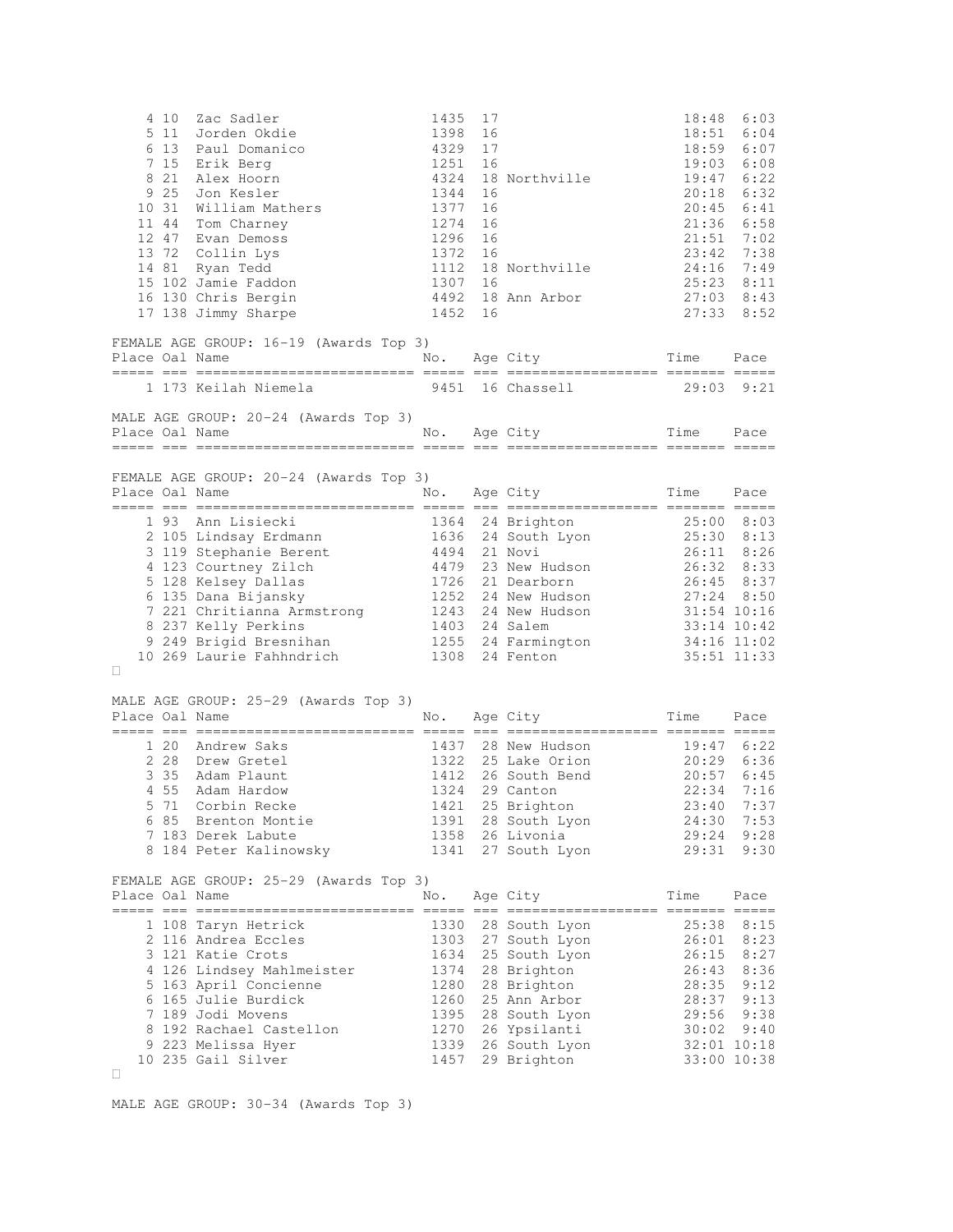| :== ==<br>===============================<br>4490<br>5:29<br>1 2<br>Andrew Porinsky<br>30 Dexter<br>17:01<br>2 17 Matt Piper<br>6:15<br>1411<br>32 South Lyon<br>19:24<br>3 2 3<br>1483<br>32 Novi<br>19:53<br>6:24<br>Yoshitaka Umeno<br>4 4 9<br>Gabriel Polley<br>1413<br>32 Whitmore Lake<br>22:10<br>7:08<br>5 5 7<br>Michael Theisen<br>1069<br>34 South Lyon<br>22:38<br>7:17<br>666<br>1365<br>7:32<br>30 Brighton<br>23:24<br>Jason Lisiecki<br>7 73<br>1070<br>7:38<br>David Swiech<br>34 South Lyon<br>23:43<br>8 8 3<br>4325<br>7:52<br>34 Novi<br>24:25<br>Randy Pryor<br>984<br>Thomas Sventickas<br>1474<br>7:53<br>33 New Hudson<br>24:28<br>10 100 Mark Hetrick<br>1329<br>33 South Lyon<br>25:15<br>8:08<br>11 107 Steve Hicks<br>1333<br>8:14<br>34 South Lyon<br>25:34<br>12 125 Joseph Freeman<br>1313<br>34 Newport<br>26:43<br>8:36<br>32 Garden City<br>1294<br>$27:50$ 8:58<br>13 144 Matthew Demeester<br>14 145 Darcy Charbonneau<br>1272<br>8:58<br>33 Commerce Township<br>27:50<br>15 169 Paul Walters<br>1487<br>33 New Hudson<br>28:45 9:16<br>4307<br>$29:07$ $9:22$<br>16 176 Greg Kelly<br>32 South Lyon<br>1460<br>9:34<br>17 185 Robert Simmons<br>34 New Hudson<br>29:42<br>1286<br>29:50 9:37<br>18 188 Sean Cummings<br>30 South Lyon<br>1345<br>$30:35$ $9:51$<br>19 203 Michael Kessler<br>34 New Hudson<br>1430<br>9:56<br>20 205 John Rogers<br>30 Novi<br>30:50<br>21 211 Domenic Dimassa<br>4488<br>31 Howell<br>31:26 10:07<br>32 South Lyon<br>22 257 William Johnson<br>4481<br>34:40 11:10<br>23 282 Joe West<br>37:05 11:56<br>1491<br>33 Ypsilanti<br>FEMALE AGE GROUP: 30-34 (Awards Top 3)<br>Place Oal Name<br>Age City<br>No.<br>Time<br>Pace<br>1394 33 Northville<br>$22:55$ 7:23<br>1 62 Amelia Moshier<br>2 64 Alexis Klassen<br>$23:18$ 7:30<br>1354 33 Woodville<br>3 76 Rebecca Sventickas<br>1473 32 New Hudson<br>23:51 7:41<br>1399 34 South Lyon<br>4 99 Stephanie O'Neil<br>25:13<br>8:07<br>5 112 Melissa Cherry<br>1276<br>32 Howell<br>25:47<br>8:18<br>1436<br>$27:40$ 8:55<br>6 142 Nicole Sage<br>30 Brighton<br>1273<br>7 146 Sandy Charbonneau<br>33 Commerce Township<br>34 Dlumouth<br>$27:59$ $9:01$<br>1384<br>8 160 Rachel Melville<br>34 Plymouth<br>28:32 9:11<br>9 171 Keri Buell<br>1295<br>9:21<br>31 South Lyon<br>29:02<br>1359<br>10 196 Emily Lamott<br>33 Farmington<br>30:08<br>9:42<br>1346<br>9:57<br>11 206 Nancy Kessler<br>30 New Hudson<br>30:55<br>4489<br>12 215 Katrina Dimassa<br>33 Howell<br>31:38 10:11<br>1362<br>13 222 Paula Leshkevich<br>33 Saline<br>31:59 10:18<br>1455<br>14 236 Kristen Shinkonis<br>34 South Lyon<br>33:05 10:39<br>1269<br>15 253 Cristyn Castelli<br>32 Swartz Creek<br>34:36 11:08<br>16 258 Sarah Johnson<br>4482<br>32 South Lyon<br>34:40 11:10<br>17 283 Michelle West<br>1492<br>32 Ypsilanti<br>37:05 11:56<br>1239<br>33 South Lyon<br>18 289 Rose Abbate<br>38:07 12:16<br>19 302 Lisa Simmons<br>1459 32 New Hudson<br>40:34 13:04<br>MALE AGE GROUP: 35-39 (Awards Top 3)<br>Age City<br>Place Oal Name<br>Time<br>No.<br>Pace<br>$1\quad5$<br>Bryan Tomko<br>1481<br>38 South Lyon<br>$17:56$ 5:47<br>2 16 Chris Sobczak<br>1463 38 South Lyon<br>$19:19 \quad 6:13$<br>3 27 Don Chamberlin<br>1271<br>37 South Lyon<br>20:25<br>6:35<br>4 43 Dennis Callovi<br>1263<br>35 Northville<br>21:36<br>6:57<br>5 59 Joel Cameron<br>1264<br>35 South Lyon<br>22:43<br>7:19<br>6 87<br>Erkan Danisman<br>1293<br>35 Ann Arbor<br>7:56<br>24:37<br>7 110 Michael Anderson<br>1242<br>25:43<br>8:17<br>38 South Lyon<br>8 122 James Ramsey<br>1420<br>37 Ferndale<br>26:29<br>8:32<br>9 149 Frank Shinkonis<br>1454<br>39 South Lyon<br>28:09 9:04<br>10 161 Michael Melville<br>1383<br>35 Plymouth<br>28:33<br>9:12<br>11 198 Jim Jackson<br>35 South Lyon<br>1760<br>30:16<br>9:45<br>12 212 Justin Sarrach<br>1440<br>38 South Lyon<br>31:32 10:09<br>13 265 Brian Dunn<br>1958<br>37 South Lyon<br>35:41 11:29<br>14 267 Scott Riees<br>3824<br>35 South Lyon<br>35:48 11:32 | Place Oal Name |  | No. | Age City | Time | Pace |
|----------------------------------------------------------------------------------------------------------------------------------------------------------------------------------------------------------------------------------------------------------------------------------------------------------------------------------------------------------------------------------------------------------------------------------------------------------------------------------------------------------------------------------------------------------------------------------------------------------------------------------------------------------------------------------------------------------------------------------------------------------------------------------------------------------------------------------------------------------------------------------------------------------------------------------------------------------------------------------------------------------------------------------------------------------------------------------------------------------------------------------------------------------------------------------------------------------------------------------------------------------------------------------------------------------------------------------------------------------------------------------------------------------------------------------------------------------------------------------------------------------------------------------------------------------------------------------------------------------------------------------------------------------------------------------------------------------------------------------------------------------------------------------------------------------------------------------------------------------------------------------------------------------------------------------------------------------------------------------------------------------------------------------------------------------------------------------------------------------------------------------------------------------------------------------------------------------------------------------------------------------------------------------------------------------------------------------------------------------------------------------------------------------------------------------------------------------------------------------------------------------------------------------------------------------------------------------------------------------------------------------------------------------------------------------------------------------------------------------------------------------------------------------------------------------------------------------------------------------------------------------------------------------------------------------------------------------------------------------------------------------------------------------------------------------------------------------------------------------------------------------------------------------------------------------------------------------------------------------------------------------------------------------------------------------------------------------------------------------------------------------------------------------------------------------------------------------------------------------------------------------------------------------------------------------------------------------------------------------------------------------------------------------------------------------------------------------------------------------------------------------------------------------------------------------------------------------------------------------------------------------------------------------------------------------------------------------------------------------------------------------------------------|----------------|--|-----|----------|------|------|
|                                                                                                                                                                                                                                                                                                                                                                                                                                                                                                                                                                                                                                                                                                                                                                                                                                                                                                                                                                                                                                                                                                                                                                                                                                                                                                                                                                                                                                                                                                                                                                                                                                                                                                                                                                                                                                                                                                                                                                                                                                                                                                                                                                                                                                                                                                                                                                                                                                                                                                                                                                                                                                                                                                                                                                                                                                                                                                                                                                                                                                                                                                                                                                                                                                                                                                                                                                                                                                                                                                                                                                                                                                                                                                                                                                                                                                                                                                                                                                                                                            |                |  |     |          |      |      |
|                                                                                                                                                                                                                                                                                                                                                                                                                                                                                                                                                                                                                                                                                                                                                                                                                                                                                                                                                                                                                                                                                                                                                                                                                                                                                                                                                                                                                                                                                                                                                                                                                                                                                                                                                                                                                                                                                                                                                                                                                                                                                                                                                                                                                                                                                                                                                                                                                                                                                                                                                                                                                                                                                                                                                                                                                                                                                                                                                                                                                                                                                                                                                                                                                                                                                                                                                                                                                                                                                                                                                                                                                                                                                                                                                                                                                                                                                                                                                                                                                            |                |  |     |          |      |      |
|                                                                                                                                                                                                                                                                                                                                                                                                                                                                                                                                                                                                                                                                                                                                                                                                                                                                                                                                                                                                                                                                                                                                                                                                                                                                                                                                                                                                                                                                                                                                                                                                                                                                                                                                                                                                                                                                                                                                                                                                                                                                                                                                                                                                                                                                                                                                                                                                                                                                                                                                                                                                                                                                                                                                                                                                                                                                                                                                                                                                                                                                                                                                                                                                                                                                                                                                                                                                                                                                                                                                                                                                                                                                                                                                                                                                                                                                                                                                                                                                                            |                |  |     |          |      |      |
|                                                                                                                                                                                                                                                                                                                                                                                                                                                                                                                                                                                                                                                                                                                                                                                                                                                                                                                                                                                                                                                                                                                                                                                                                                                                                                                                                                                                                                                                                                                                                                                                                                                                                                                                                                                                                                                                                                                                                                                                                                                                                                                                                                                                                                                                                                                                                                                                                                                                                                                                                                                                                                                                                                                                                                                                                                                                                                                                                                                                                                                                                                                                                                                                                                                                                                                                                                                                                                                                                                                                                                                                                                                                                                                                                                                                                                                                                                                                                                                                                            |                |  |     |          |      |      |
|                                                                                                                                                                                                                                                                                                                                                                                                                                                                                                                                                                                                                                                                                                                                                                                                                                                                                                                                                                                                                                                                                                                                                                                                                                                                                                                                                                                                                                                                                                                                                                                                                                                                                                                                                                                                                                                                                                                                                                                                                                                                                                                                                                                                                                                                                                                                                                                                                                                                                                                                                                                                                                                                                                                                                                                                                                                                                                                                                                                                                                                                                                                                                                                                                                                                                                                                                                                                                                                                                                                                                                                                                                                                                                                                                                                                                                                                                                                                                                                                                            |                |  |     |          |      |      |
|                                                                                                                                                                                                                                                                                                                                                                                                                                                                                                                                                                                                                                                                                                                                                                                                                                                                                                                                                                                                                                                                                                                                                                                                                                                                                                                                                                                                                                                                                                                                                                                                                                                                                                                                                                                                                                                                                                                                                                                                                                                                                                                                                                                                                                                                                                                                                                                                                                                                                                                                                                                                                                                                                                                                                                                                                                                                                                                                                                                                                                                                                                                                                                                                                                                                                                                                                                                                                                                                                                                                                                                                                                                                                                                                                                                                                                                                                                                                                                                                                            |                |  |     |          |      |      |
|                                                                                                                                                                                                                                                                                                                                                                                                                                                                                                                                                                                                                                                                                                                                                                                                                                                                                                                                                                                                                                                                                                                                                                                                                                                                                                                                                                                                                                                                                                                                                                                                                                                                                                                                                                                                                                                                                                                                                                                                                                                                                                                                                                                                                                                                                                                                                                                                                                                                                                                                                                                                                                                                                                                                                                                                                                                                                                                                                                                                                                                                                                                                                                                                                                                                                                                                                                                                                                                                                                                                                                                                                                                                                                                                                                                                                                                                                                                                                                                                                            |                |  |     |          |      |      |
|                                                                                                                                                                                                                                                                                                                                                                                                                                                                                                                                                                                                                                                                                                                                                                                                                                                                                                                                                                                                                                                                                                                                                                                                                                                                                                                                                                                                                                                                                                                                                                                                                                                                                                                                                                                                                                                                                                                                                                                                                                                                                                                                                                                                                                                                                                                                                                                                                                                                                                                                                                                                                                                                                                                                                                                                                                                                                                                                                                                                                                                                                                                                                                                                                                                                                                                                                                                                                                                                                                                                                                                                                                                                                                                                                                                                                                                                                                                                                                                                                            |                |  |     |          |      |      |
|                                                                                                                                                                                                                                                                                                                                                                                                                                                                                                                                                                                                                                                                                                                                                                                                                                                                                                                                                                                                                                                                                                                                                                                                                                                                                                                                                                                                                                                                                                                                                                                                                                                                                                                                                                                                                                                                                                                                                                                                                                                                                                                                                                                                                                                                                                                                                                                                                                                                                                                                                                                                                                                                                                                                                                                                                                                                                                                                                                                                                                                                                                                                                                                                                                                                                                                                                                                                                                                                                                                                                                                                                                                                                                                                                                                                                                                                                                                                                                                                                            |                |  |     |          |      |      |
|                                                                                                                                                                                                                                                                                                                                                                                                                                                                                                                                                                                                                                                                                                                                                                                                                                                                                                                                                                                                                                                                                                                                                                                                                                                                                                                                                                                                                                                                                                                                                                                                                                                                                                                                                                                                                                                                                                                                                                                                                                                                                                                                                                                                                                                                                                                                                                                                                                                                                                                                                                                                                                                                                                                                                                                                                                                                                                                                                                                                                                                                                                                                                                                                                                                                                                                                                                                                                                                                                                                                                                                                                                                                                                                                                                                                                                                                                                                                                                                                                            |                |  |     |          |      |      |
|                                                                                                                                                                                                                                                                                                                                                                                                                                                                                                                                                                                                                                                                                                                                                                                                                                                                                                                                                                                                                                                                                                                                                                                                                                                                                                                                                                                                                                                                                                                                                                                                                                                                                                                                                                                                                                                                                                                                                                                                                                                                                                                                                                                                                                                                                                                                                                                                                                                                                                                                                                                                                                                                                                                                                                                                                                                                                                                                                                                                                                                                                                                                                                                                                                                                                                                                                                                                                                                                                                                                                                                                                                                                                                                                                                                                                                                                                                                                                                                                                            |                |  |     |          |      |      |
|                                                                                                                                                                                                                                                                                                                                                                                                                                                                                                                                                                                                                                                                                                                                                                                                                                                                                                                                                                                                                                                                                                                                                                                                                                                                                                                                                                                                                                                                                                                                                                                                                                                                                                                                                                                                                                                                                                                                                                                                                                                                                                                                                                                                                                                                                                                                                                                                                                                                                                                                                                                                                                                                                                                                                                                                                                                                                                                                                                                                                                                                                                                                                                                                                                                                                                                                                                                                                                                                                                                                                                                                                                                                                                                                                                                                                                                                                                                                                                                                                            |                |  |     |          |      |      |
|                                                                                                                                                                                                                                                                                                                                                                                                                                                                                                                                                                                                                                                                                                                                                                                                                                                                                                                                                                                                                                                                                                                                                                                                                                                                                                                                                                                                                                                                                                                                                                                                                                                                                                                                                                                                                                                                                                                                                                                                                                                                                                                                                                                                                                                                                                                                                                                                                                                                                                                                                                                                                                                                                                                                                                                                                                                                                                                                                                                                                                                                                                                                                                                                                                                                                                                                                                                                                                                                                                                                                                                                                                                                                                                                                                                                                                                                                                                                                                                                                            |                |  |     |          |      |      |
|                                                                                                                                                                                                                                                                                                                                                                                                                                                                                                                                                                                                                                                                                                                                                                                                                                                                                                                                                                                                                                                                                                                                                                                                                                                                                                                                                                                                                                                                                                                                                                                                                                                                                                                                                                                                                                                                                                                                                                                                                                                                                                                                                                                                                                                                                                                                                                                                                                                                                                                                                                                                                                                                                                                                                                                                                                                                                                                                                                                                                                                                                                                                                                                                                                                                                                                                                                                                                                                                                                                                                                                                                                                                                                                                                                                                                                                                                                                                                                                                                            |                |  |     |          |      |      |
|                                                                                                                                                                                                                                                                                                                                                                                                                                                                                                                                                                                                                                                                                                                                                                                                                                                                                                                                                                                                                                                                                                                                                                                                                                                                                                                                                                                                                                                                                                                                                                                                                                                                                                                                                                                                                                                                                                                                                                                                                                                                                                                                                                                                                                                                                                                                                                                                                                                                                                                                                                                                                                                                                                                                                                                                                                                                                                                                                                                                                                                                                                                                                                                                                                                                                                                                                                                                                                                                                                                                                                                                                                                                                                                                                                                                                                                                                                                                                                                                                            |                |  |     |          |      |      |
|                                                                                                                                                                                                                                                                                                                                                                                                                                                                                                                                                                                                                                                                                                                                                                                                                                                                                                                                                                                                                                                                                                                                                                                                                                                                                                                                                                                                                                                                                                                                                                                                                                                                                                                                                                                                                                                                                                                                                                                                                                                                                                                                                                                                                                                                                                                                                                                                                                                                                                                                                                                                                                                                                                                                                                                                                                                                                                                                                                                                                                                                                                                                                                                                                                                                                                                                                                                                                                                                                                                                                                                                                                                                                                                                                                                                                                                                                                                                                                                                                            |                |  |     |          |      |      |
|                                                                                                                                                                                                                                                                                                                                                                                                                                                                                                                                                                                                                                                                                                                                                                                                                                                                                                                                                                                                                                                                                                                                                                                                                                                                                                                                                                                                                                                                                                                                                                                                                                                                                                                                                                                                                                                                                                                                                                                                                                                                                                                                                                                                                                                                                                                                                                                                                                                                                                                                                                                                                                                                                                                                                                                                                                                                                                                                                                                                                                                                                                                                                                                                                                                                                                                                                                                                                                                                                                                                                                                                                                                                                                                                                                                                                                                                                                                                                                                                                            |                |  |     |          |      |      |
|                                                                                                                                                                                                                                                                                                                                                                                                                                                                                                                                                                                                                                                                                                                                                                                                                                                                                                                                                                                                                                                                                                                                                                                                                                                                                                                                                                                                                                                                                                                                                                                                                                                                                                                                                                                                                                                                                                                                                                                                                                                                                                                                                                                                                                                                                                                                                                                                                                                                                                                                                                                                                                                                                                                                                                                                                                                                                                                                                                                                                                                                                                                                                                                                                                                                                                                                                                                                                                                                                                                                                                                                                                                                                                                                                                                                                                                                                                                                                                                                                            |                |  |     |          |      |      |
|                                                                                                                                                                                                                                                                                                                                                                                                                                                                                                                                                                                                                                                                                                                                                                                                                                                                                                                                                                                                                                                                                                                                                                                                                                                                                                                                                                                                                                                                                                                                                                                                                                                                                                                                                                                                                                                                                                                                                                                                                                                                                                                                                                                                                                                                                                                                                                                                                                                                                                                                                                                                                                                                                                                                                                                                                                                                                                                                                                                                                                                                                                                                                                                                                                                                                                                                                                                                                                                                                                                                                                                                                                                                                                                                                                                                                                                                                                                                                                                                                            |                |  |     |          |      |      |
|                                                                                                                                                                                                                                                                                                                                                                                                                                                                                                                                                                                                                                                                                                                                                                                                                                                                                                                                                                                                                                                                                                                                                                                                                                                                                                                                                                                                                                                                                                                                                                                                                                                                                                                                                                                                                                                                                                                                                                                                                                                                                                                                                                                                                                                                                                                                                                                                                                                                                                                                                                                                                                                                                                                                                                                                                                                                                                                                                                                                                                                                                                                                                                                                                                                                                                                                                                                                                                                                                                                                                                                                                                                                                                                                                                                                                                                                                                                                                                                                                            |                |  |     |          |      |      |
|                                                                                                                                                                                                                                                                                                                                                                                                                                                                                                                                                                                                                                                                                                                                                                                                                                                                                                                                                                                                                                                                                                                                                                                                                                                                                                                                                                                                                                                                                                                                                                                                                                                                                                                                                                                                                                                                                                                                                                                                                                                                                                                                                                                                                                                                                                                                                                                                                                                                                                                                                                                                                                                                                                                                                                                                                                                                                                                                                                                                                                                                                                                                                                                                                                                                                                                                                                                                                                                                                                                                                                                                                                                                                                                                                                                                                                                                                                                                                                                                                            |                |  |     |          |      |      |
|                                                                                                                                                                                                                                                                                                                                                                                                                                                                                                                                                                                                                                                                                                                                                                                                                                                                                                                                                                                                                                                                                                                                                                                                                                                                                                                                                                                                                                                                                                                                                                                                                                                                                                                                                                                                                                                                                                                                                                                                                                                                                                                                                                                                                                                                                                                                                                                                                                                                                                                                                                                                                                                                                                                                                                                                                                                                                                                                                                                                                                                                                                                                                                                                                                                                                                                                                                                                                                                                                                                                                                                                                                                                                                                                                                                                                                                                                                                                                                                                                            |                |  |     |          |      |      |
|                                                                                                                                                                                                                                                                                                                                                                                                                                                                                                                                                                                                                                                                                                                                                                                                                                                                                                                                                                                                                                                                                                                                                                                                                                                                                                                                                                                                                                                                                                                                                                                                                                                                                                                                                                                                                                                                                                                                                                                                                                                                                                                                                                                                                                                                                                                                                                                                                                                                                                                                                                                                                                                                                                                                                                                                                                                                                                                                                                                                                                                                                                                                                                                                                                                                                                                                                                                                                                                                                                                                                                                                                                                                                                                                                                                                                                                                                                                                                                                                                            |                |  |     |          |      |      |
|                                                                                                                                                                                                                                                                                                                                                                                                                                                                                                                                                                                                                                                                                                                                                                                                                                                                                                                                                                                                                                                                                                                                                                                                                                                                                                                                                                                                                                                                                                                                                                                                                                                                                                                                                                                                                                                                                                                                                                                                                                                                                                                                                                                                                                                                                                                                                                                                                                                                                                                                                                                                                                                                                                                                                                                                                                                                                                                                                                                                                                                                                                                                                                                                                                                                                                                                                                                                                                                                                                                                                                                                                                                                                                                                                                                                                                                                                                                                                                                                                            |                |  |     |          |      |      |
|                                                                                                                                                                                                                                                                                                                                                                                                                                                                                                                                                                                                                                                                                                                                                                                                                                                                                                                                                                                                                                                                                                                                                                                                                                                                                                                                                                                                                                                                                                                                                                                                                                                                                                                                                                                                                                                                                                                                                                                                                                                                                                                                                                                                                                                                                                                                                                                                                                                                                                                                                                                                                                                                                                                                                                                                                                                                                                                                                                                                                                                                                                                                                                                                                                                                                                                                                                                                                                                                                                                                                                                                                                                                                                                                                                                                                                                                                                                                                                                                                            |                |  |     |          |      |      |
|                                                                                                                                                                                                                                                                                                                                                                                                                                                                                                                                                                                                                                                                                                                                                                                                                                                                                                                                                                                                                                                                                                                                                                                                                                                                                                                                                                                                                                                                                                                                                                                                                                                                                                                                                                                                                                                                                                                                                                                                                                                                                                                                                                                                                                                                                                                                                                                                                                                                                                                                                                                                                                                                                                                                                                                                                                                                                                                                                                                                                                                                                                                                                                                                                                                                                                                                                                                                                                                                                                                                                                                                                                                                                                                                                                                                                                                                                                                                                                                                                            |                |  |     |          |      |      |
|                                                                                                                                                                                                                                                                                                                                                                                                                                                                                                                                                                                                                                                                                                                                                                                                                                                                                                                                                                                                                                                                                                                                                                                                                                                                                                                                                                                                                                                                                                                                                                                                                                                                                                                                                                                                                                                                                                                                                                                                                                                                                                                                                                                                                                                                                                                                                                                                                                                                                                                                                                                                                                                                                                                                                                                                                                                                                                                                                                                                                                                                                                                                                                                                                                                                                                                                                                                                                                                                                                                                                                                                                                                                                                                                                                                                                                                                                                                                                                                                                            |                |  |     |          |      |      |
|                                                                                                                                                                                                                                                                                                                                                                                                                                                                                                                                                                                                                                                                                                                                                                                                                                                                                                                                                                                                                                                                                                                                                                                                                                                                                                                                                                                                                                                                                                                                                                                                                                                                                                                                                                                                                                                                                                                                                                                                                                                                                                                                                                                                                                                                                                                                                                                                                                                                                                                                                                                                                                                                                                                                                                                                                                                                                                                                                                                                                                                                                                                                                                                                                                                                                                                                                                                                                                                                                                                                                                                                                                                                                                                                                                                                                                                                                                                                                                                                                            |                |  |     |          |      |      |
|                                                                                                                                                                                                                                                                                                                                                                                                                                                                                                                                                                                                                                                                                                                                                                                                                                                                                                                                                                                                                                                                                                                                                                                                                                                                                                                                                                                                                                                                                                                                                                                                                                                                                                                                                                                                                                                                                                                                                                                                                                                                                                                                                                                                                                                                                                                                                                                                                                                                                                                                                                                                                                                                                                                                                                                                                                                                                                                                                                                                                                                                                                                                                                                                                                                                                                                                                                                                                                                                                                                                                                                                                                                                                                                                                                                                                                                                                                                                                                                                                            |                |  |     |          |      |      |
|                                                                                                                                                                                                                                                                                                                                                                                                                                                                                                                                                                                                                                                                                                                                                                                                                                                                                                                                                                                                                                                                                                                                                                                                                                                                                                                                                                                                                                                                                                                                                                                                                                                                                                                                                                                                                                                                                                                                                                                                                                                                                                                                                                                                                                                                                                                                                                                                                                                                                                                                                                                                                                                                                                                                                                                                                                                                                                                                                                                                                                                                                                                                                                                                                                                                                                                                                                                                                                                                                                                                                                                                                                                                                                                                                                                                                                                                                                                                                                                                                            |                |  |     |          |      |      |
|                                                                                                                                                                                                                                                                                                                                                                                                                                                                                                                                                                                                                                                                                                                                                                                                                                                                                                                                                                                                                                                                                                                                                                                                                                                                                                                                                                                                                                                                                                                                                                                                                                                                                                                                                                                                                                                                                                                                                                                                                                                                                                                                                                                                                                                                                                                                                                                                                                                                                                                                                                                                                                                                                                                                                                                                                                                                                                                                                                                                                                                                                                                                                                                                                                                                                                                                                                                                                                                                                                                                                                                                                                                                                                                                                                                                                                                                                                                                                                                                                            |                |  |     |          |      |      |
|                                                                                                                                                                                                                                                                                                                                                                                                                                                                                                                                                                                                                                                                                                                                                                                                                                                                                                                                                                                                                                                                                                                                                                                                                                                                                                                                                                                                                                                                                                                                                                                                                                                                                                                                                                                                                                                                                                                                                                                                                                                                                                                                                                                                                                                                                                                                                                                                                                                                                                                                                                                                                                                                                                                                                                                                                                                                                                                                                                                                                                                                                                                                                                                                                                                                                                                                                                                                                                                                                                                                                                                                                                                                                                                                                                                                                                                                                                                                                                                                                            |                |  |     |          |      |      |
|                                                                                                                                                                                                                                                                                                                                                                                                                                                                                                                                                                                                                                                                                                                                                                                                                                                                                                                                                                                                                                                                                                                                                                                                                                                                                                                                                                                                                                                                                                                                                                                                                                                                                                                                                                                                                                                                                                                                                                                                                                                                                                                                                                                                                                                                                                                                                                                                                                                                                                                                                                                                                                                                                                                                                                                                                                                                                                                                                                                                                                                                                                                                                                                                                                                                                                                                                                                                                                                                                                                                                                                                                                                                                                                                                                                                                                                                                                                                                                                                                            |                |  |     |          |      |      |
|                                                                                                                                                                                                                                                                                                                                                                                                                                                                                                                                                                                                                                                                                                                                                                                                                                                                                                                                                                                                                                                                                                                                                                                                                                                                                                                                                                                                                                                                                                                                                                                                                                                                                                                                                                                                                                                                                                                                                                                                                                                                                                                                                                                                                                                                                                                                                                                                                                                                                                                                                                                                                                                                                                                                                                                                                                                                                                                                                                                                                                                                                                                                                                                                                                                                                                                                                                                                                                                                                                                                                                                                                                                                                                                                                                                                                                                                                                                                                                                                                            |                |  |     |          |      |      |
|                                                                                                                                                                                                                                                                                                                                                                                                                                                                                                                                                                                                                                                                                                                                                                                                                                                                                                                                                                                                                                                                                                                                                                                                                                                                                                                                                                                                                                                                                                                                                                                                                                                                                                                                                                                                                                                                                                                                                                                                                                                                                                                                                                                                                                                                                                                                                                                                                                                                                                                                                                                                                                                                                                                                                                                                                                                                                                                                                                                                                                                                                                                                                                                                                                                                                                                                                                                                                                                                                                                                                                                                                                                                                                                                                                                                                                                                                                                                                                                                                            |                |  |     |          |      |      |
|                                                                                                                                                                                                                                                                                                                                                                                                                                                                                                                                                                                                                                                                                                                                                                                                                                                                                                                                                                                                                                                                                                                                                                                                                                                                                                                                                                                                                                                                                                                                                                                                                                                                                                                                                                                                                                                                                                                                                                                                                                                                                                                                                                                                                                                                                                                                                                                                                                                                                                                                                                                                                                                                                                                                                                                                                                                                                                                                                                                                                                                                                                                                                                                                                                                                                                                                                                                                                                                                                                                                                                                                                                                                                                                                                                                                                                                                                                                                                                                                                            |                |  |     |          |      |      |
|                                                                                                                                                                                                                                                                                                                                                                                                                                                                                                                                                                                                                                                                                                                                                                                                                                                                                                                                                                                                                                                                                                                                                                                                                                                                                                                                                                                                                                                                                                                                                                                                                                                                                                                                                                                                                                                                                                                                                                                                                                                                                                                                                                                                                                                                                                                                                                                                                                                                                                                                                                                                                                                                                                                                                                                                                                                                                                                                                                                                                                                                                                                                                                                                                                                                                                                                                                                                                                                                                                                                                                                                                                                                                                                                                                                                                                                                                                                                                                                                                            |                |  |     |          |      |      |
|                                                                                                                                                                                                                                                                                                                                                                                                                                                                                                                                                                                                                                                                                                                                                                                                                                                                                                                                                                                                                                                                                                                                                                                                                                                                                                                                                                                                                                                                                                                                                                                                                                                                                                                                                                                                                                                                                                                                                                                                                                                                                                                                                                                                                                                                                                                                                                                                                                                                                                                                                                                                                                                                                                                                                                                                                                                                                                                                                                                                                                                                                                                                                                                                                                                                                                                                                                                                                                                                                                                                                                                                                                                                                                                                                                                                                                                                                                                                                                                                                            |                |  |     |          |      |      |
|                                                                                                                                                                                                                                                                                                                                                                                                                                                                                                                                                                                                                                                                                                                                                                                                                                                                                                                                                                                                                                                                                                                                                                                                                                                                                                                                                                                                                                                                                                                                                                                                                                                                                                                                                                                                                                                                                                                                                                                                                                                                                                                                                                                                                                                                                                                                                                                                                                                                                                                                                                                                                                                                                                                                                                                                                                                                                                                                                                                                                                                                                                                                                                                                                                                                                                                                                                                                                                                                                                                                                                                                                                                                                                                                                                                                                                                                                                                                                                                                                            |                |  |     |          |      |      |
|                                                                                                                                                                                                                                                                                                                                                                                                                                                                                                                                                                                                                                                                                                                                                                                                                                                                                                                                                                                                                                                                                                                                                                                                                                                                                                                                                                                                                                                                                                                                                                                                                                                                                                                                                                                                                                                                                                                                                                                                                                                                                                                                                                                                                                                                                                                                                                                                                                                                                                                                                                                                                                                                                                                                                                                                                                                                                                                                                                                                                                                                                                                                                                                                                                                                                                                                                                                                                                                                                                                                                                                                                                                                                                                                                                                                                                                                                                                                                                                                                            |                |  |     |          |      |      |
|                                                                                                                                                                                                                                                                                                                                                                                                                                                                                                                                                                                                                                                                                                                                                                                                                                                                                                                                                                                                                                                                                                                                                                                                                                                                                                                                                                                                                                                                                                                                                                                                                                                                                                                                                                                                                                                                                                                                                                                                                                                                                                                                                                                                                                                                                                                                                                                                                                                                                                                                                                                                                                                                                                                                                                                                                                                                                                                                                                                                                                                                                                                                                                                                                                                                                                                                                                                                                                                                                                                                                                                                                                                                                                                                                                                                                                                                                                                                                                                                                            |                |  |     |          |      |      |
|                                                                                                                                                                                                                                                                                                                                                                                                                                                                                                                                                                                                                                                                                                                                                                                                                                                                                                                                                                                                                                                                                                                                                                                                                                                                                                                                                                                                                                                                                                                                                                                                                                                                                                                                                                                                                                                                                                                                                                                                                                                                                                                                                                                                                                                                                                                                                                                                                                                                                                                                                                                                                                                                                                                                                                                                                                                                                                                                                                                                                                                                                                                                                                                                                                                                                                                                                                                                                                                                                                                                                                                                                                                                                                                                                                                                                                                                                                                                                                                                                            |                |  |     |          |      |      |
|                                                                                                                                                                                                                                                                                                                                                                                                                                                                                                                                                                                                                                                                                                                                                                                                                                                                                                                                                                                                                                                                                                                                                                                                                                                                                                                                                                                                                                                                                                                                                                                                                                                                                                                                                                                                                                                                                                                                                                                                                                                                                                                                                                                                                                                                                                                                                                                                                                                                                                                                                                                                                                                                                                                                                                                                                                                                                                                                                                                                                                                                                                                                                                                                                                                                                                                                                                                                                                                                                                                                                                                                                                                                                                                                                                                                                                                                                                                                                                                                                            |                |  |     |          |      |      |
|                                                                                                                                                                                                                                                                                                                                                                                                                                                                                                                                                                                                                                                                                                                                                                                                                                                                                                                                                                                                                                                                                                                                                                                                                                                                                                                                                                                                                                                                                                                                                                                                                                                                                                                                                                                                                                                                                                                                                                                                                                                                                                                                                                                                                                                                                                                                                                                                                                                                                                                                                                                                                                                                                                                                                                                                                                                                                                                                                                                                                                                                                                                                                                                                                                                                                                                                                                                                                                                                                                                                                                                                                                                                                                                                                                                                                                                                                                                                                                                                                            |                |  |     |          |      |      |
|                                                                                                                                                                                                                                                                                                                                                                                                                                                                                                                                                                                                                                                                                                                                                                                                                                                                                                                                                                                                                                                                                                                                                                                                                                                                                                                                                                                                                                                                                                                                                                                                                                                                                                                                                                                                                                                                                                                                                                                                                                                                                                                                                                                                                                                                                                                                                                                                                                                                                                                                                                                                                                                                                                                                                                                                                                                                                                                                                                                                                                                                                                                                                                                                                                                                                                                                                                                                                                                                                                                                                                                                                                                                                                                                                                                                                                                                                                                                                                                                                            |                |  |     |          |      |      |
|                                                                                                                                                                                                                                                                                                                                                                                                                                                                                                                                                                                                                                                                                                                                                                                                                                                                                                                                                                                                                                                                                                                                                                                                                                                                                                                                                                                                                                                                                                                                                                                                                                                                                                                                                                                                                                                                                                                                                                                                                                                                                                                                                                                                                                                                                                                                                                                                                                                                                                                                                                                                                                                                                                                                                                                                                                                                                                                                                                                                                                                                                                                                                                                                                                                                                                                                                                                                                                                                                                                                                                                                                                                                                                                                                                                                                                                                                                                                                                                                                            |                |  |     |          |      |      |
|                                                                                                                                                                                                                                                                                                                                                                                                                                                                                                                                                                                                                                                                                                                                                                                                                                                                                                                                                                                                                                                                                                                                                                                                                                                                                                                                                                                                                                                                                                                                                                                                                                                                                                                                                                                                                                                                                                                                                                                                                                                                                                                                                                                                                                                                                                                                                                                                                                                                                                                                                                                                                                                                                                                                                                                                                                                                                                                                                                                                                                                                                                                                                                                                                                                                                                                                                                                                                                                                                                                                                                                                                                                                                                                                                                                                                                                                                                                                                                                                                            |                |  |     |          |      |      |
|                                                                                                                                                                                                                                                                                                                                                                                                                                                                                                                                                                                                                                                                                                                                                                                                                                                                                                                                                                                                                                                                                                                                                                                                                                                                                                                                                                                                                                                                                                                                                                                                                                                                                                                                                                                                                                                                                                                                                                                                                                                                                                                                                                                                                                                                                                                                                                                                                                                                                                                                                                                                                                                                                                                                                                                                                                                                                                                                                                                                                                                                                                                                                                                                                                                                                                                                                                                                                                                                                                                                                                                                                                                                                                                                                                                                                                                                                                                                                                                                                            |                |  |     |          |      |      |
|                                                                                                                                                                                                                                                                                                                                                                                                                                                                                                                                                                                                                                                                                                                                                                                                                                                                                                                                                                                                                                                                                                                                                                                                                                                                                                                                                                                                                                                                                                                                                                                                                                                                                                                                                                                                                                                                                                                                                                                                                                                                                                                                                                                                                                                                                                                                                                                                                                                                                                                                                                                                                                                                                                                                                                                                                                                                                                                                                                                                                                                                                                                                                                                                                                                                                                                                                                                                                                                                                                                                                                                                                                                                                                                                                                                                                                                                                                                                                                                                                            |                |  |     |          |      |      |
|                                                                                                                                                                                                                                                                                                                                                                                                                                                                                                                                                                                                                                                                                                                                                                                                                                                                                                                                                                                                                                                                                                                                                                                                                                                                                                                                                                                                                                                                                                                                                                                                                                                                                                                                                                                                                                                                                                                                                                                                                                                                                                                                                                                                                                                                                                                                                                                                                                                                                                                                                                                                                                                                                                                                                                                                                                                                                                                                                                                                                                                                                                                                                                                                                                                                                                                                                                                                                                                                                                                                                                                                                                                                                                                                                                                                                                                                                                                                                                                                                            |                |  |     |          |      |      |
|                                                                                                                                                                                                                                                                                                                                                                                                                                                                                                                                                                                                                                                                                                                                                                                                                                                                                                                                                                                                                                                                                                                                                                                                                                                                                                                                                                                                                                                                                                                                                                                                                                                                                                                                                                                                                                                                                                                                                                                                                                                                                                                                                                                                                                                                                                                                                                                                                                                                                                                                                                                                                                                                                                                                                                                                                                                                                                                                                                                                                                                                                                                                                                                                                                                                                                                                                                                                                                                                                                                                                                                                                                                                                                                                                                                                                                                                                                                                                                                                                            |                |  |     |          |      |      |
|                                                                                                                                                                                                                                                                                                                                                                                                                                                                                                                                                                                                                                                                                                                                                                                                                                                                                                                                                                                                                                                                                                                                                                                                                                                                                                                                                                                                                                                                                                                                                                                                                                                                                                                                                                                                                                                                                                                                                                                                                                                                                                                                                                                                                                                                                                                                                                                                                                                                                                                                                                                                                                                                                                                                                                                                                                                                                                                                                                                                                                                                                                                                                                                                                                                                                                                                                                                                                                                                                                                                                                                                                                                                                                                                                                                                                                                                                                                                                                                                                            |                |  |     |          |      |      |
|                                                                                                                                                                                                                                                                                                                                                                                                                                                                                                                                                                                                                                                                                                                                                                                                                                                                                                                                                                                                                                                                                                                                                                                                                                                                                                                                                                                                                                                                                                                                                                                                                                                                                                                                                                                                                                                                                                                                                                                                                                                                                                                                                                                                                                                                                                                                                                                                                                                                                                                                                                                                                                                                                                                                                                                                                                                                                                                                                                                                                                                                                                                                                                                                                                                                                                                                                                                                                                                                                                                                                                                                                                                                                                                                                                                                                                                                                                                                                                                                                            |                |  |     |          |      |      |
|                                                                                                                                                                                                                                                                                                                                                                                                                                                                                                                                                                                                                                                                                                                                                                                                                                                                                                                                                                                                                                                                                                                                                                                                                                                                                                                                                                                                                                                                                                                                                                                                                                                                                                                                                                                                                                                                                                                                                                                                                                                                                                                                                                                                                                                                                                                                                                                                                                                                                                                                                                                                                                                                                                                                                                                                                                                                                                                                                                                                                                                                                                                                                                                                                                                                                                                                                                                                                                                                                                                                                                                                                                                                                                                                                                                                                                                                                                                                                                                                                            |                |  |     |          |      |      |
|                                                                                                                                                                                                                                                                                                                                                                                                                                                                                                                                                                                                                                                                                                                                                                                                                                                                                                                                                                                                                                                                                                                                                                                                                                                                                                                                                                                                                                                                                                                                                                                                                                                                                                                                                                                                                                                                                                                                                                                                                                                                                                                                                                                                                                                                                                                                                                                                                                                                                                                                                                                                                                                                                                                                                                                                                                                                                                                                                                                                                                                                                                                                                                                                                                                                                                                                                                                                                                                                                                                                                                                                                                                                                                                                                                                                                                                                                                                                                                                                                            |                |  |     |          |      |      |
|                                                                                                                                                                                                                                                                                                                                                                                                                                                                                                                                                                                                                                                                                                                                                                                                                                                                                                                                                                                                                                                                                                                                                                                                                                                                                                                                                                                                                                                                                                                                                                                                                                                                                                                                                                                                                                                                                                                                                                                                                                                                                                                                                                                                                                                                                                                                                                                                                                                                                                                                                                                                                                                                                                                                                                                                                                                                                                                                                                                                                                                                                                                                                                                                                                                                                                                                                                                                                                                                                                                                                                                                                                                                                                                                                                                                                                                                                                                                                                                                                            |                |  |     |          |      |      |
|                                                                                                                                                                                                                                                                                                                                                                                                                                                                                                                                                                                                                                                                                                                                                                                                                                                                                                                                                                                                                                                                                                                                                                                                                                                                                                                                                                                                                                                                                                                                                                                                                                                                                                                                                                                                                                                                                                                                                                                                                                                                                                                                                                                                                                                                                                                                                                                                                                                                                                                                                                                                                                                                                                                                                                                                                                                                                                                                                                                                                                                                                                                                                                                                                                                                                                                                                                                                                                                                                                                                                                                                                                                                                                                                                                                                                                                                                                                                                                                                                            |                |  |     |          |      |      |
|                                                                                                                                                                                                                                                                                                                                                                                                                                                                                                                                                                                                                                                                                                                                                                                                                                                                                                                                                                                                                                                                                                                                                                                                                                                                                                                                                                                                                                                                                                                                                                                                                                                                                                                                                                                                                                                                                                                                                                                                                                                                                                                                                                                                                                                                                                                                                                                                                                                                                                                                                                                                                                                                                                                                                                                                                                                                                                                                                                                                                                                                                                                                                                                                                                                                                                                                                                                                                                                                                                                                                                                                                                                                                                                                                                                                                                                                                                                                                                                                                            |                |  |     |          |      |      |
|                                                                                                                                                                                                                                                                                                                                                                                                                                                                                                                                                                                                                                                                                                                                                                                                                                                                                                                                                                                                                                                                                                                                                                                                                                                                                                                                                                                                                                                                                                                                                                                                                                                                                                                                                                                                                                                                                                                                                                                                                                                                                                                                                                                                                                                                                                                                                                                                                                                                                                                                                                                                                                                                                                                                                                                                                                                                                                                                                                                                                                                                                                                                                                                                                                                                                                                                                                                                                                                                                                                                                                                                                                                                                                                                                                                                                                                                                                                                                                                                                            |                |  |     |          |      |      |
|                                                                                                                                                                                                                                                                                                                                                                                                                                                                                                                                                                                                                                                                                                                                                                                                                                                                                                                                                                                                                                                                                                                                                                                                                                                                                                                                                                                                                                                                                                                                                                                                                                                                                                                                                                                                                                                                                                                                                                                                                                                                                                                                                                                                                                                                                                                                                                                                                                                                                                                                                                                                                                                                                                                                                                                                                                                                                                                                                                                                                                                                                                                                                                                                                                                                                                                                                                                                                                                                                                                                                                                                                                                                                                                                                                                                                                                                                                                                                                                                                            |                |  |     |          |      |      |
|                                                                                                                                                                                                                                                                                                                                                                                                                                                                                                                                                                                                                                                                                                                                                                                                                                                                                                                                                                                                                                                                                                                                                                                                                                                                                                                                                                                                                                                                                                                                                                                                                                                                                                                                                                                                                                                                                                                                                                                                                                                                                                                                                                                                                                                                                                                                                                                                                                                                                                                                                                                                                                                                                                                                                                                                                                                                                                                                                                                                                                                                                                                                                                                                                                                                                                                                                                                                                                                                                                                                                                                                                                                                                                                                                                                                                                                                                                                                                                                                                            |                |  |     |          |      |      |
|                                                                                                                                                                                                                                                                                                                                                                                                                                                                                                                                                                                                                                                                                                                                                                                                                                                                                                                                                                                                                                                                                                                                                                                                                                                                                                                                                                                                                                                                                                                                                                                                                                                                                                                                                                                                                                                                                                                                                                                                                                                                                                                                                                                                                                                                                                                                                                                                                                                                                                                                                                                                                                                                                                                                                                                                                                                                                                                                                                                                                                                                                                                                                                                                                                                                                                                                                                                                                                                                                                                                                                                                                                                                                                                                                                                                                                                                                                                                                                                                                            |                |  |     |          |      |      |
|                                                                                                                                                                                                                                                                                                                                                                                                                                                                                                                                                                                                                                                                                                                                                                                                                                                                                                                                                                                                                                                                                                                                                                                                                                                                                                                                                                                                                                                                                                                                                                                                                                                                                                                                                                                                                                                                                                                                                                                                                                                                                                                                                                                                                                                                                                                                                                                                                                                                                                                                                                                                                                                                                                                                                                                                                                                                                                                                                                                                                                                                                                                                                                                                                                                                                                                                                                                                                                                                                                                                                                                                                                                                                                                                                                                                                                                                                                                                                                                                                            |                |  |     |          |      |      |
|                                                                                                                                                                                                                                                                                                                                                                                                                                                                                                                                                                                                                                                                                                                                                                                                                                                                                                                                                                                                                                                                                                                                                                                                                                                                                                                                                                                                                                                                                                                                                                                                                                                                                                                                                                                                                                                                                                                                                                                                                                                                                                                                                                                                                                                                                                                                                                                                                                                                                                                                                                                                                                                                                                                                                                                                                                                                                                                                                                                                                                                                                                                                                                                                                                                                                                                                                                                                                                                                                                                                                                                                                                                                                                                                                                                                                                                                                                                                                                                                                            |                |  |     |          |      |      |
|                                                                                                                                                                                                                                                                                                                                                                                                                                                                                                                                                                                                                                                                                                                                                                                                                                                                                                                                                                                                                                                                                                                                                                                                                                                                                                                                                                                                                                                                                                                                                                                                                                                                                                                                                                                                                                                                                                                                                                                                                                                                                                                                                                                                                                                                                                                                                                                                                                                                                                                                                                                                                                                                                                                                                                                                                                                                                                                                                                                                                                                                                                                                                                                                                                                                                                                                                                                                                                                                                                                                                                                                                                                                                                                                                                                                                                                                                                                                                                                                                            |                |  |     |          |      |      |
|                                                                                                                                                                                                                                                                                                                                                                                                                                                                                                                                                                                                                                                                                                                                                                                                                                                                                                                                                                                                                                                                                                                                                                                                                                                                                                                                                                                                                                                                                                                                                                                                                                                                                                                                                                                                                                                                                                                                                                                                                                                                                                                                                                                                                                                                                                                                                                                                                                                                                                                                                                                                                                                                                                                                                                                                                                                                                                                                                                                                                                                                                                                                                                                                                                                                                                                                                                                                                                                                                                                                                                                                                                                                                                                                                                                                                                                                                                                                                                                                                            |                |  |     |          |      |      |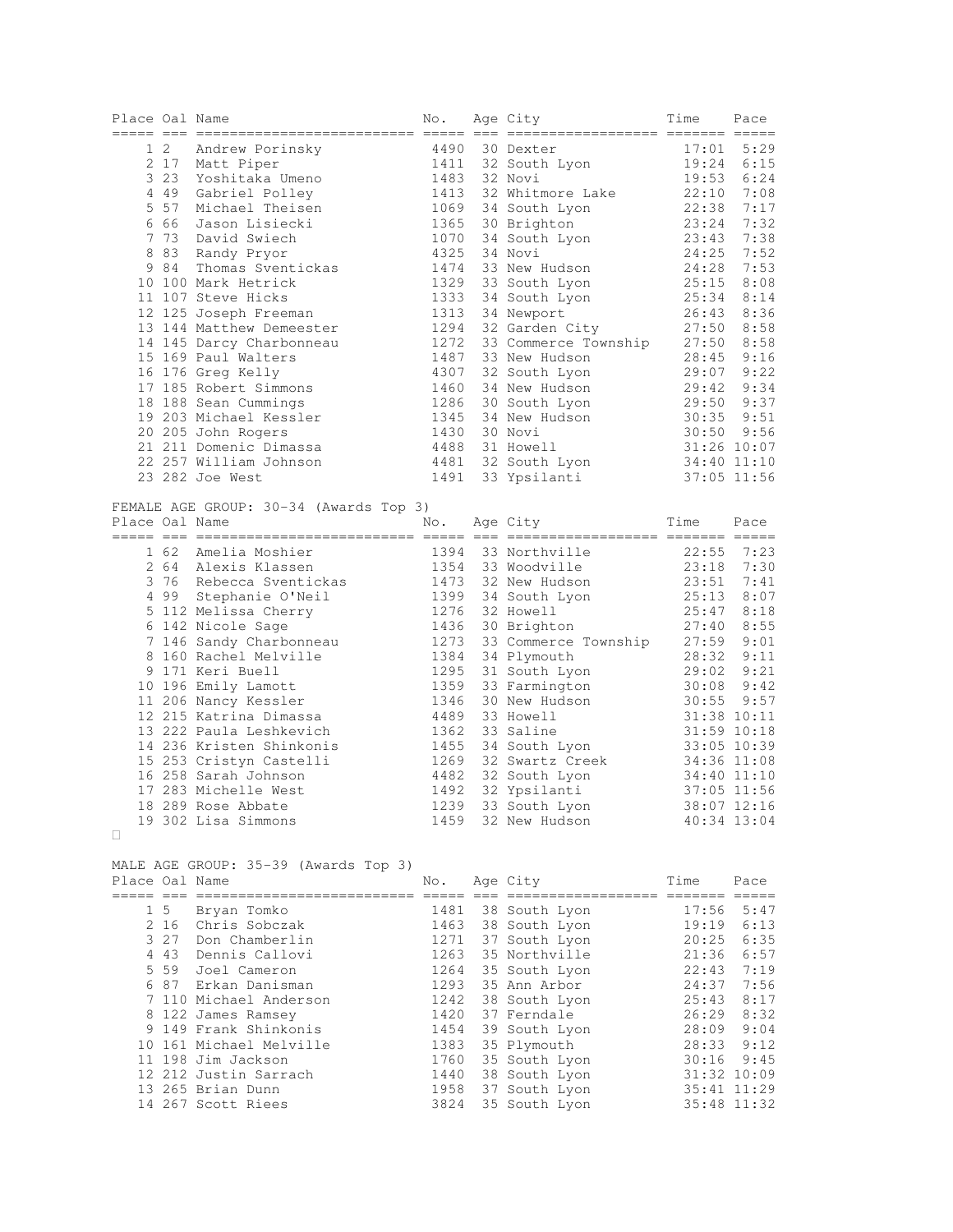FEMALE AGE GROUP: 35-39 (Awards Top 3)

| Place Oal Name |      |                             | No.  | Age City      | Time           | Pace            |
|----------------|------|-----------------------------|------|---------------|----------------|-----------------|
|                |      |                             |      |               |                |                 |
|                |      | 1 75 Jenny Lendrum          | 1361 | 39 Plymouth   | 23:51          | 7:41            |
|                | 2 96 | Carrie King                 | 1351 | 35 South Lyon | 25:04          | 8:05            |
|                |      | 3 132 Maria Hicks           | 1332 | 35 South Lyon | 27:19          | 8:48            |
|                |      | 4 156 Emily Ramos           | 1418 | 39 Howell     | 28:29          | 9:11            |
|                |      | 5 164 Karen Adragna         | 1240 | 39 New Hudson | 28:37          | 9:13            |
|                |      | 6 178 Teresa Morelli-Sobcza | 1392 | 38 South Lyon | 29:10          | 9:23            |
|                |      | 7 194 Carey Little          | 1366 | 35 South Lyon | 30:07          | 9:42            |
|                |      | 8 197 Stephanie Rife        | 1425 | 36 South Lyon | 30:16          | 9:45            |
|                |      | 9 202 Jobi Ellison          | 1305 | 39 South Lyon | $30:35$ $9:51$ |                 |
|                |      | 10 218 Wendy Taylor         | 1478 | 39 South Lyon |                | $31:44$ 10:13   |
|                |      | 11 219 Angela Dobbie        | 904  | 39 South Lyon |                | $31:47$ $10:14$ |
|                |      | 12 232 Dayna Britton        | 1257 | 39 Howell     |                | 32:49 10:34     |
|                |      | 13 241 Jamie Cummings       | 1285 | 36 South Lyon | 33:41 10:51    |                 |
|                |      | 14 244 Kyalina Marinkovich  | 895  | 36 South Lyon |                | 33:53 10:55     |
|                |      | 15 248 Amy Blonde-Cammet    | 1253 | 35 South Lyon | 34:12 11:01    |                 |
|                |      | 16 256 Heather Fazio        | 1111 | 36 South Lyon | 34:37 11:09    |                 |
|                |      | 17 276 Jenni Piper          | 4493 | 36 Ypsilanti  |                | 36:36 11:47     |
|                |      | 18 290 Sarah Rembiesa       | 1424 | 36 Northville |                | 38:15 12:19     |

MALE AGE GROUP: 40-44 (Awards Top 3)

| Place Oal Name |      |                       | No.  | Age City      | Time  | Pace            |
|----------------|------|-----------------------|------|---------------|-------|-----------------|
|                |      |                       |      |               |       |                 |
|                | 1 51 | Sean Paulsen          | 1402 | 43 South Lyon | 22:24 | 7:13            |
|                | 2 60 | Randall Honiss        | 1334 | 42 South Lyon | 22:43 | 7:19            |
|                | 3 63 | Jeremy Kuivanen       | 1035 | 40 Milford    | 22:55 | 7:23            |
|                | 492  | Michael Perovich      | 1404 | 43 South Lyon | 25:00 | 8:03            |
|                | 5 98 | Philip Taft           | 1476 | 42 South Lyon | 25:12 | 8:07            |
|                |      | 6 111 Todd Feliks     | 1310 | 43 South Lyon | 25:45 | 8:18            |
|                |      | 7 141 Chris Crawford  | 1282 | 44 Novi       | 27:36 | 8:53            |
|                |      | 8 168 Eric Wright     | 3818 | 42 South Lyon | 28:44 | 9:15            |
|                |      | 9 181 Brian Mackey    | 836  | 41 South Lyon | 29:20 | 9:27            |
|                |      | 10 182 Brian Elliston | 1306 | 44 South Lyon | 29:21 | 9:27            |
|                |      | 11 201 Douglas Stock  | 1469 | 40 Brighton   | 30:34 | 9:51            |
|                |      | 12 209 Tom Riley      | 1428 | 41 South Lyon |       | 31:20 10:05     |
|                |      | 13 225 John Killian   | 1348 | 42 New Hudson |       | $32:15$ $10:23$ |
|                |      | 14 260 Greg Price     | 1415 | 41 South Lyon |       | 34:55 11:15     |
|                |      | 15 271 Garrett Hain   | 4483 | 43 South Lyon |       | 36:13 11:40     |

FEMALE AGE GROUP: 40-44 (Awards Top 3)

| Place Oal Name |                            | No.  | Age City           | Time           | Pace        |
|----------------|----------------------------|------|--------------------|----------------|-------------|
|                |                            |      |                    |                |             |
|                | 1 79 Jodie Galbraith       |      | 1314 42 Northville | 23:58          | 7:43        |
|                | 2 91 Kimberly Wing         | 1494 | 40 Pinckney        | 24:59          | 8:03        |
|                | 3 95 Tracy Feliks          | 1311 | 42 South Lyon      | 25:04          | 8:04        |
|                | 4 134 Jennifer Jambor      | 4330 | 41 South Lyon      | 27:22          | 8:49        |
|                | 5 147 Kathryn Ziegler      | 4478 | 42 Ypsilanti       | 28:00          | 9:01        |
|                | 6 175 Kim Dancer           | 1292 | 40 South Lyon      | 29:05          | 9:22        |
|                | 7 200 Jennifer Hovey       | 1732 | 44 South Lyon      | $30:31$ $9:50$ |             |
|                | 8 231 Susan Hoover         | 1337 | 44 Livonia         | 32:47 10:33    |             |
|                | 9 234 Holly Wright         | 1498 | 41 Highland        |                | 32:55 10:36 |
|                | 10 245 Krista Curtis       | 1291 | 41 South Lyon      | 34:04 10:58    |             |
|                | 11 246 Cheryl Stone        | 1470 | 40 South Lyon      | 34:04 10:58    |             |
|                | 12 263 Kimberly Killian    | 1349 | 42 New Hudson      |                | 35:17 11:22 |
|                | 13 272 Christine Kowalski  | 1355 | 44 South Lyon      |                | 36:28 11:45 |
|                | 14 278 Laurie Kuivanen     | 1033 | 42 Milford         |                | 36:41 11:49 |
|                | 15 281 Kimberly Myer       | 1062 | 43 Whitmore Lake   |                | 37:01 11:55 |
|                | 16 285 Nancy Robbert       | 1429 | 44 South Lyon      |                | 37:14 11:59 |
|                | 17 294 Anita Vereb         | 1486 | 43 Ann Arbor       |                | 38:37 12:26 |
|                | 18 297 Jennifer McPeake    | 1381 | 40 South Lyon      |                | 39:21 12:40 |
|                | 19 298 Connie Peters       | 1406 | 42 South Lyon      |                | 40:00 12:53 |
|                | 20 299 Jennifer Longstreet | 1369 | 42 South Lyon      |                | 40:32 13:03 |
|                | 21 300 Tobi Sicklesteel    | 1456 | 44 South Lyon      |                | 40:32 13:03 |
|                |                            |      |                    |                |             |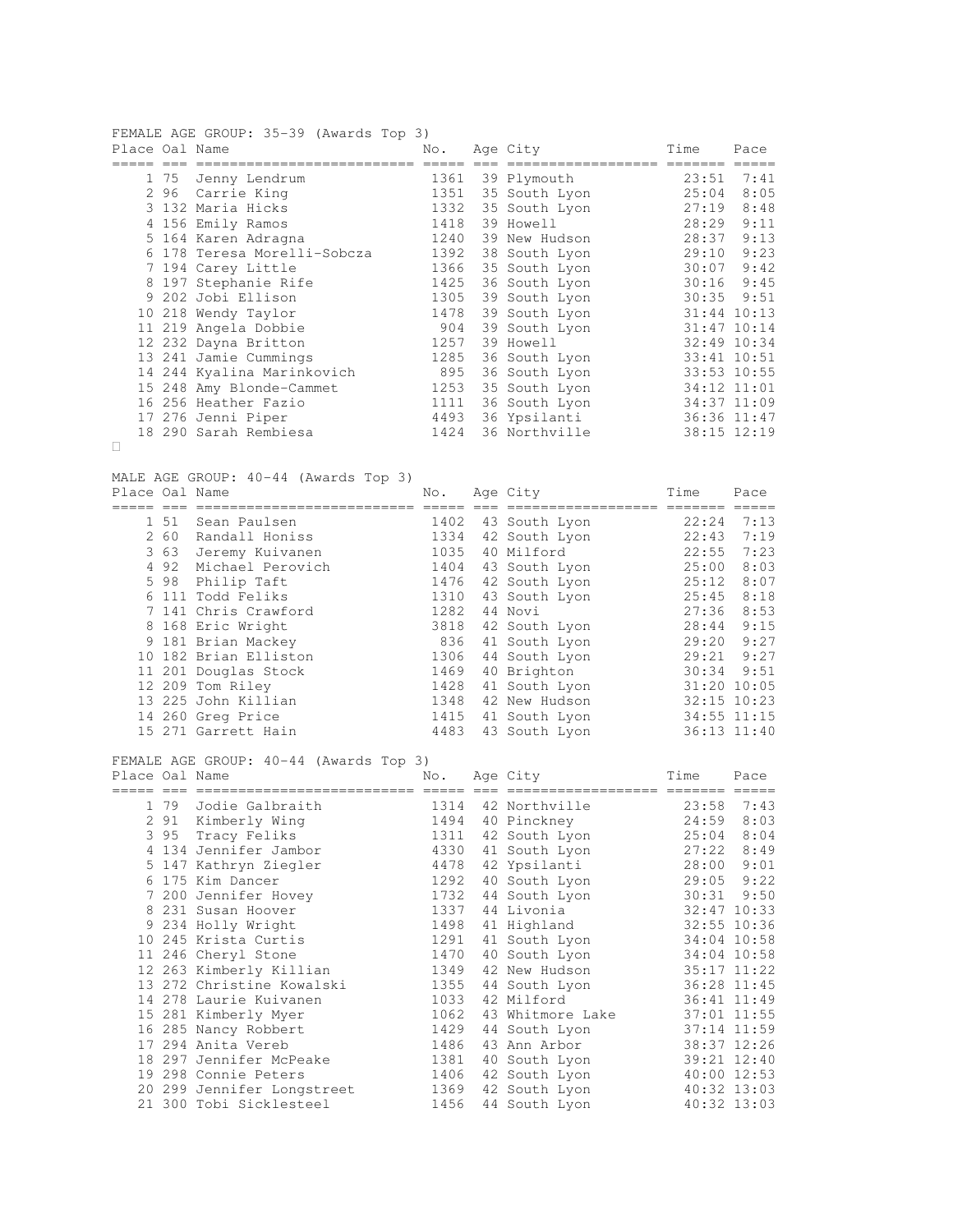| 22 303 Jennifer Jones | 1340 40 South Lyon | 40:35 13:04 |
|-----------------------|--------------------|-------------|
| 23 307 Susan Hoy      | 1338 41 Northville | 42:09 13:34 |
| 24 310 Karen Rupert   | 1431 41 South Lyon | 43:59 14:10 |

| MALE AGE GROUP: 45-49 (Awards Top 3)<br>Place Oal Name | No.                                    | Age City<br>---------------- ------- ----- | Time               | Pace                        |      |
|--------------------------------------------------------|----------------------------------------|--------------------------------------------|--------------------|-----------------------------|------|
| 1 26                                                   | Matthew Garant                         | 1316                                       | 49 New Hudson      | 20:20                       | 6:33 |
| 2 70                                                   | Joe Savalle                            | 1441                                       | 46 South Lyon      | 23:32                       | 7:35 |
|                                                        | 3 148 Renato Santos                    | 1438                                       | 45 Reminderville   | 28:02                       | 9:02 |
|                                                        | 4 151 Alan Curnow                      | 1287                                       | 48 South Lyon      | 28:17                       | 9:06 |
|                                                        | 5 159 William Miller                   | 1387                                       | 47 South Lyon      | 28:30 9:11                  |      |
|                                                        | 6 220 Joe Zatyko                       | 4480                                       | 45 South Lyon      | 31:49 10:15                 |      |
|                                                        | 7 230 Dave Dippoliti                   |                                            | 1298 48 South Lyon | 32:35 10:30                 |      |
|                                                        | 8 238 Dan Bergin                       | 4491                                       | 49 Pinckney        | 33:21 10:44                 |      |
|                                                        | FEMALE AGE GROUP: 45-49 (Awards Top 3) |                                            |                    |                             |      |
| Place Oal Name                                         |                                        | No.                                        | Age City           | Time<br>----- ------- ----- | Pace |
|                                                        | 1 166 Nancy Prisby                     | 1416                                       | 46 Novi            | 28:42                       | 9:15 |
|                                                        | 2 174 Karen Niemela                    | 1977                                       | 46 Chassell        | $29:03$ $9:21$              |      |
|                                                        | 3 190 Carrie Montgomery                | 1390                                       | 49 Livonia         | 29:58 9:39                  |      |
|                                                        | 4 195 Claudia Giampa-Coyle             | 1320                                       | 47 Royal Oak       | $30:07$ 9:42                |      |
|                                                        | 5 208 Tammy Shelhart                   | 1453                                       | 48 Howell          | 31:10 10:02                 |      |
|                                                        | 6 229 Sheila Campbell                  | 1266                                       | 49 South Lyon      | 32:34 10:29                 |      |
|                                                        | 7 264 Susannah Zatyko                  | 4477                                       | 45 South Lyon      | 35:36 11:28                 |      |
|                                                        | 8 274 Coni Callan                      | 1262                                       | 48 South Lyon      | 36:32 11:46                 |      |
|                                                        | 9 279 Christine Bart                   | 1246                                       | 49 Brighton        | 36:42 11:49                 |      |
|                                                        | 10 293 Margot Beckerman                | 1248                                       | 48 Ann Arbor       | 38:37 12:26                 |      |
|                                                        | 11 295 Cynthia Urban                   | 1484                                       | 47 Wixom           | 38:38 12:26                 |      |
|                                                        | MALE AGE GROUP: 50-54 (Awards Top 3)   |                                            |                    |                             |      |
| Place Oal Name                                         |                                        | No.                                        | Age City           | Time                        | Pace |
| 1 24                                                   | Thomas Nicholson                       | 1067                                       | 54 South Lyon      | 19:55                       | 6:25 |
|                                                        | 2 54 Chris Williams                    | 4326                                       | 54 Fowlerville     | 22:31                       | 7:15 |
| 3 65                                                   | Frank Pawlicki                         | 3820                                       | 54 Novi            | 23:22                       | 7:32 |
|                                                        | 4 68 Steve Dollway                     | 1301                                       | 54 Milford         | 23:27                       | 7:33 |
| 5 82                                                   | Mark Spencer                           | 1467                                       | 51 Ann Arbor       | 24:18                       | 7:50 |
| 6 88                                                   | Andrew Donaldson                       | 1915                                       | 54 South Lyon      | 24:46                       | 7:59 |
|                                                        | 7 104 Doug Haskin                      | 1885                                       | 52 South Lyon      | 25:26                       | 8:11 |
|                                                        | 8 114 Jeff Burgess                     | 1261                                       | 52 Hartland        | 25:50                       | 8:19 |
|                                                        | 9 115 Greg Palarski                    | 1401                                       | 54 Commerce Twp    | 25:57                       | 8:21 |
|                                                        | 10 131 David Anderson                  | 1241                                       | 52 Ypsilanti       | 27:12                       | 8:46 |
|                                                        | 11 152 Todd Stone                      | 1110                                       | 50 South Lyon      | 28:20                       | 9:07 |
|                                                        | 12 191 James Scott                     | 1447                                       | 54 South Lyon      | 30:01                       | 9:40 |
|                                                        | 13 227 Georg Schulte                   | 1446                                       | 53 Whitmore Lake   | 32:20 10:25                 |      |
|                                                        | 14 243 Ron Hopp                        | 3819                                       | 52 Ann Arbor       | 33:52 10:54                 |      |

FEMALE AGE GROUP: 50-54 (Awards Top 3) Place Oal Name  $\qquad \qquad$  No. Age City  $\qquad \qquad$  Time Pace ===== === ========================== ===== === ================== ======= =====

| 1 124 Joyce Segedi   |                                      | 1449 | 54 South Lyon | 26:43 | 8:36          |
|----------------------|--------------------------------------|------|---------------|-------|---------------|
| 2 136 Diane Wheelock |                                      | 4486 | 50 Northville | 27:27 | 8:50          |
|                      | 3 186 Sandy Kalinowsky               | 1343 | 54 Novi       | 29:49 | 9:36          |
| 4 187 Allison Berent |                                      | 1249 | 54 Novi       | 29:49 | 9:36          |
| 5 242 Gerry Garrity  |                                      | 1317 | 53 New Hudson |       | $33:47$ 10:53 |
| 6 255 Patti Yerke    |                                      | 4474 | 52 South Lyon |       | $34:37$ 11:09 |
| 7 284 Karen Dice     |                                      | 1297 | 53 White Lake |       | 37:08 11:58   |
| 8 305 Lori McLaren   |                                      | 1379 | 50 South Lyon |       | 41:38 13:24   |
|                      | 9 313 Laurie Donaldson               | 1913 | 52 South Lyon |       | $45:03$ 14:30 |
|                      |                                      |      |               |       |               |
|                      | MALE AGE GROUP: 55-59 (Awards Top 3) |      |               |       |               |
| Place Oal Name       |                                      | No.  | Age City      | Time  | Pace          |
|                      |                                      |      |               |       |               |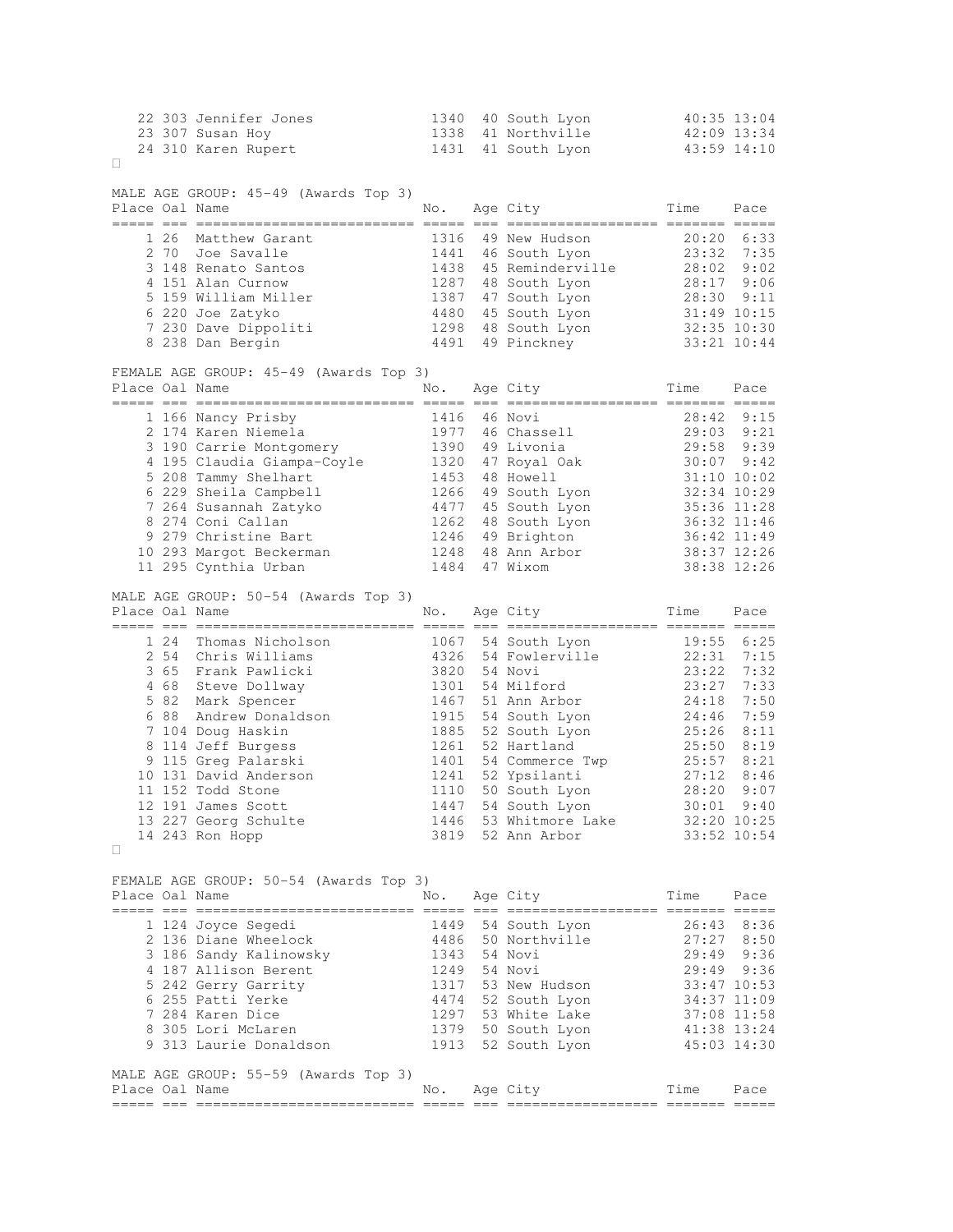|                    |      | 1 39 George Reynolds                                             | 4327                                                                                                                                                                                                                                                                                                                                                                                                |             | 57 Pinckney                                     | 21:23                 | 6:53                       |
|--------------------|------|------------------------------------------------------------------|-----------------------------------------------------------------------------------------------------------------------------------------------------------------------------------------------------------------------------------------------------------------------------------------------------------------------------------------------------------------------------------------------------|-------------|-------------------------------------------------|-----------------------|----------------------------|
|                    |      | 2 120 Bryan Berent<br>3 129 Jack Little                          | 1250<br>1015                                                                                                                                                                                                                                                                                                                                                                                        |             | 55 Novi<br>56 Brighton                          | 26:11                 | 8:26<br>$27:01$ 8:42       |
|                    |      | 4 139 Roger Kalinowsky                                           | 1342                                                                                                                                                                                                                                                                                                                                                                                                |             | 57 Novi                                         | $27:33$ $8:52$        |                            |
|                    |      | 5 315 Peter Maxfield                                             | 1612                                                                                                                                                                                                                                                                                                                                                                                                |             | 56 South Lyon                                   | 47:55 15:26           |                            |
|                    |      |                                                                  |                                                                                                                                                                                                                                                                                                                                                                                                     |             |                                                 |                       |                            |
|                    |      | FEMALE AGE GROUP: 55-59 (Awards Top 3)                           |                                                                                                                                                                                                                                                                                                                                                                                                     |             |                                                 |                       |                            |
| Place Oal Name     |      |                                                                  | No.                                                                                                                                                                                                                                                                                                                                                                                                 |             | Age City                                        | Time                  | Pace                       |
|                    |      | 1 193 Janden Schoeff                                             | 1445                                                                                                                                                                                                                                                                                                                                                                                                |             | 58 South Lyon                                   |                       | $30:06$ $9:41$             |
|                    |      | 2 226 Joan Garretson                                             | 1868                                                                                                                                                                                                                                                                                                                                                                                                |             | 59 South Lyon                                   |                       | 32:19 10:24                |
|                    |      | 3 250 Jane Severin                                               | 1450                                                                                                                                                                                                                                                                                                                                                                                                |             | 56 Northville                                   |                       | 34:16 11:02                |
|                    |      | 4 254 Colleen Bayoff                                             | 1072                                                                                                                                                                                                                                                                                                                                                                                                |             | 59 Franklin                                     |                       | 34:36 11:09                |
|                    |      | 5 268 Jackie Dobson                                              | 4328                                                                                                                                                                                                                                                                                                                                                                                                |             | 59 Northville                                   |                       | 35:48 11:32                |
|                    |      | 6 275 Debbie Little<br>7 287 Terry Bond-Manville                 | 1367<br>1254                                                                                                                                                                                                                                                                                                                                                                                        |             | 57 South Lyon                                   | 36:32 11:46           |                            |
|                    |      | 8 288 Leslie Hamp                                                | 1323                                                                                                                                                                                                                                                                                                                                                                                                |             | 59 South Lyon<br>59 South Lyon                  |                       | 37:41 12:08<br>37:41 12:08 |
|                    |      | 9 296 Roxie Geiser-Weaver                                        | 1319                                                                                                                                                                                                                                                                                                                                                                                                |             | 58 South Lyon                                   |                       | 39:13 12:38                |
|                    |      | 10 306 Annette Edwards                                           | 1304                                                                                                                                                                                                                                                                                                                                                                                                |             | 55 South Lyon                                   |                       | $41:55$ $13:30$            |
|                    |      | 11 316 Geri Bresnihan                                            | 1256                                                                                                                                                                                                                                                                                                                                                                                                |             | 55 Farmington                                   | 48:59 15:46           |                            |
|                    |      |                                                                  |                                                                                                                                                                                                                                                                                                                                                                                                     |             |                                                 |                       |                            |
| Place Oal Name     |      | MALE AGE GROUP: 60-64 (Awards Top 3)                             |                                                                                                                                                                                                                                                                                                                                                                                                     |             | Age City                                        |                       | Pace                       |
|                    |      |                                                                  | No.<br>$=$ $=$ $=$ $=$                                                                                                                                                                                                                                                                                                                                                                              |             | --- ------------------ ------ -----             | Time                  |                            |
|                    | 1 19 | John Tarkowski                                                   | 1902                                                                                                                                                                                                                                                                                                                                                                                                |             | 60 Northville                                   |                       | 19:33 6:18                 |
|                    |      | 2 61 Edward Recke                                                |                                                                                                                                                                                                                                                                                                                                                                                                     |             | 1422 60 Brighton                                | $22:50$ 7:21          |                            |
|                    |      | 3 170 Roderick MacDonald                                         |                                                                                                                                                                                                                                                                                                                                                                                                     |             | 1373 63 Ann Arbor                               |                       | 28:48 9:17                 |
|                    |      | 4 273 Phillip Little<br>5 280 Ken Brundage                       |                                                                                                                                                                                                                                                                                                                                                                                                     |             | 1368 63 South Lyon<br>1259 63 Northville        | 36:32 11:46           |                            |
|                    |      | 5 280 Ken Brundage                                               |                                                                                                                                                                                                                                                                                                                                                                                                     |             |                                                 |                       | 36:50 11:52                |
|                    |      |                                                                  |                                                                                                                                                                                                                                                                                                                                                                                                     |             |                                                 |                       |                            |
|                    |      | FEMALE AGE GROUP: 60-64 (Awards Top 3)                           |                                                                                                                                                                                                                                                                                                                                                                                                     |             |                                                 |                       |                            |
| Place Oal Name     |      |                                                                  | No.                                                                                                                                                                                                                                                                                                                                                                                                 |             | Age City                                        | Time                  | Pace                       |
|                    |      |                                                                  |                                                                                                                                                                                                                                                                                                                                                                                                     |             |                                                 |                       |                            |
|                    |      | 1 58 Donna Olson<br>2 167 Sue Stickel                            |                                                                                                                                                                                                                                                                                                                                                                                                     |             | 3822 63 Southgate<br>1468 63 Ypsilanti          | $22:42$ 7:19<br>28:42 | 9:15                       |
|                    |      | 3 317 Diane Helisek                                              |                                                                                                                                                                                                                                                                                                                                                                                                     |             | 1327 62 Northville                              | 49:00 15:46           |                            |
|                    |      | 4 318 Rose Przysiecki                                            |                                                                                                                                                                                                                                                                                                                                                                                                     |             | 1336 64 Presque Isle                            | $51:56$ $16:43$       |                            |
|                    |      |                                                                  |                                                                                                                                                                                                                                                                                                                                                                                                     |             |                                                 |                       |                            |
|                    |      | MALE AGE GROUP: 65-69 (Awards Top 3)                             |                                                                                                                                                                                                                                                                                                                                                                                                     |             |                                                 |                       |                            |
| Place Oal Name     |      |                                                                  | No.                                                                                                                                                                                                                                                                                                                                                                                                 |             | Age City                                        | Time                  | Pace                       |
|                    |      | 1 56 Mark Cryderman                                              |                                                                                                                                                                                                                                                                                                                                                                                                     |             | 1284 67 Milford                                 | $22:35$ 7:16          |                            |
|                    |      | 2 89 Ken Rowe                                                    |                                                                                                                                                                                                                                                                                                                                                                                                     |             | 3823 66 Southgate                               | 24:48                 | 7:59                       |
|                    |      | 3 113 Ed King                                                    |                                                                                                                                                                                                                                                                                                                                                                                                     |             | 1352 65 Whitmore Lake                           | 25:48                 | 8:19                       |
|                    |      | 4 137 Tom Melville                                               | 1968                                                                                                                                                                                                                                                                                                                                                                                                |             | 66 Northville                                   | 27:32                 | 8:52                       |
|                    |      | 5 150 Jerry Mittman                                              | 1389                                                                                                                                                                                                                                                                                                                                                                                                |             | 68 Northville                                   | 28:09                 | 9:04                       |
|                    |      | 6 179 Rob Weaver                                                 |                                                                                                                                                                                                                                                                                                                                                                                                     |             | 1489 67 South Lyon                              | $29:16$ $9:26$        |                            |
|                    |      | FEMALE AGE GROUP: 65-69 (Awards Top 3)                           |                                                                                                                                                                                                                                                                                                                                                                                                     |             |                                                 |                       |                            |
| Place Oal Name     |      |                                                                  | No.                                                                                                                                                                                                                                                                                                                                                                                                 |             | Age City                                        | Time                  | Pace                       |
| ----- --- -------- |      |                                                                  |                                                                                                                                                                                                                                                                                                                                                                                                     |             |                                                 |                       |                            |
|                    |      |                                                                  |                                                                                                                                                                                                                                                                                                                                                                                                     |             |                                                 | eessess eesse         |                            |
|                    |      |                                                                  |                                                                                                                                                                                                                                                                                                                                                                                                     |             |                                                 |                       |                            |
|                    |      | MALE AGE GROUP: 70-74 (Awards Top 3)                             |                                                                                                                                                                                                                                                                                                                                                                                                     |             |                                                 |                       |                            |
| Place Oal Name     |      |                                                                  | No.                                                                                                                                                                                                                                                                                                                                                                                                 |             | Age City                                        | Time                  | Pace                       |
|                    |      | _____ ___ ____________________________<br>1 277 Thaddeus Shakoor | 1451                                                                                                                                                                                                                                                                                                                                                                                                |             | --- --- ------------------- --<br>71 Southfield |                       | 36:37 11:47                |
|                    |      |                                                                  |                                                                                                                                                                                                                                                                                                                                                                                                     |             |                                                 |                       |                            |
|                    |      | FEMALE AGE GROUP: 70-74 (Awards Top 3)                           |                                                                                                                                                                                                                                                                                                                                                                                                     |             |                                                 |                       |                            |
| Place Oal Name     |      |                                                                  | No.                                                                                                                                                                                                                                                                                                                                                                                                 |             | Age City                                        | Time                  | Pace                       |
|                    |      |                                                                  |                                                                                                                                                                                                                                                                                                                                                                                                     |             | --------------- --                              |                       |                            |
|                    |      | 1 180 Ellen Nitz                                                 | 1396                                                                                                                                                                                                                                                                                                                                                                                                |             | 73 Brighton                                     |                       | 29:19 9:27                 |
|                    |      | 2 314 Karen Scanlon                                              |                                                                                                                                                                                                                                                                                                                                                                                                     |             | 1442 71 Brighton                                | 47:18 15:14           |                            |
|                    |      | MALE AGE GROUP: 75-79 (Awards Top 3)                             |                                                                                                                                                                                                                                                                                                                                                                                                     |             |                                                 |                       |                            |
| Place Oal Name     |      | ----- --- -------------                                          | No.<br>$\frac{1}{1} \frac{1}{1} \frac{1}{1} \frac{1}{1} \frac{1}{1} \frac{1}{1} \frac{1}{1} \frac{1}{1} \frac{1}{1} \frac{1}{1} \frac{1}{1} \frac{1}{1} \frac{1}{1} \frac{1}{1} \frac{1}{1} \frac{1}{1} \frac{1}{1} \frac{1}{1} \frac{1}{1} \frac{1}{1} \frac{1}{1} \frac{1}{1} \frac{1}{1} \frac{1}{1} \frac{1}{1} \frac{1}{1} \frac{1}{1} \frac{1}{1} \frac{1}{1} \frac{1}{1} \frac{1}{1} \frac{$ | $=$ $=$ $=$ | Age City                                        | Time<br>eccess esses  | Pace                       |